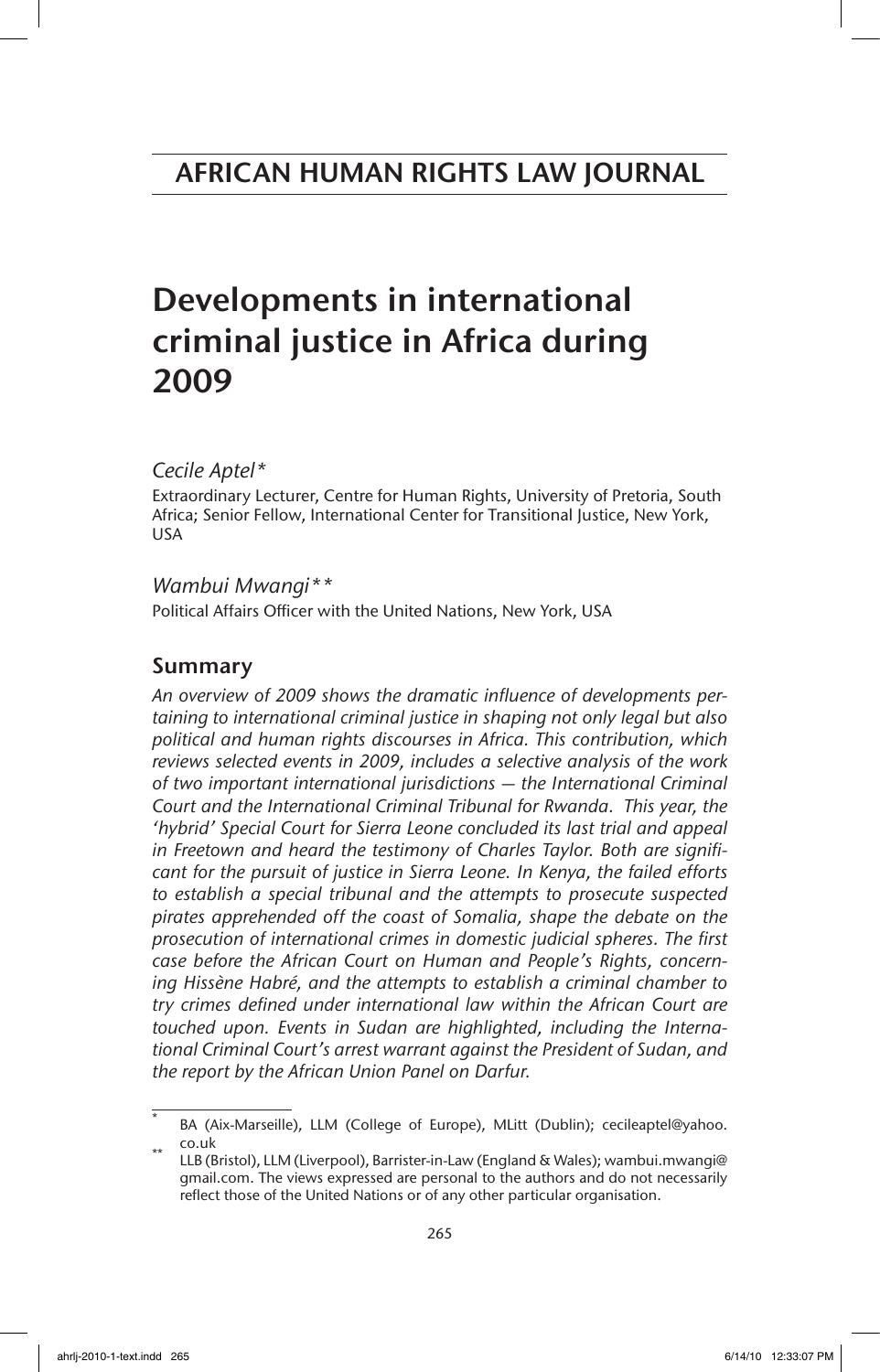# 1 Introduction

Over the last year international criminal jurisdictions based or operating in Africa, notably the permanent International Criminal Court (ICC), $^1$ the United Nations (UN) International Criminal Tribunal for Rwanda (ICTR)<sup>2</sup> and the Special Court for Sierra Leone (SCSL),<sup>3</sup> have continued their efforts to investigate, prosecute and try individuals for 'core international crimes': genocide, crimes against humanity and war crimes.

This overview of recent developments summarises some of the main developments pertaining to the ICTR and to the SCSL, before examining current proceedings before the ICC in Uganda, the Democratic Republic of the Congo, Central African Republic, Sudan and Kenya, that occurred in 2009. The review also examines efforts to investigate and prosecute international crimes in national jurisdictions, including developments pertaining to the crime of piracy, which has gained prominence as the international community seeks ways to bring those suspected of piracy to justice. Finally, it assesses the progress in the case against Hissène Habré in Senegal, before concluding on the challenges international criminal justice faces at the beginning of 2010.

# 2 Rwanda

Different transitional justice mechanisms continue to be used to foster accountability for international crimes committed in the early 1990s in Rwanda. Domestically these are conducted by the Rwandese national criminal judicial system and the *Gacaca* courts and, internationally,

The Statute of the ICC was adopted in Rome in July 1998 (Rome Statute) by 120 states and entered into force in 2002, triggering the temporal jurisdiction of the ICC. The Court is competent for war crimes, crimes against humanity and genocide, as defined in its Statute, and will also be competent over the crime of aggression when state parties to the Rome Statute agree on a definition of this crime.

<sup>&</sup>lt;sup>2</sup> United Nations Security Council Resolution 955 (1994) of 8 November 1994 http://daccess-dds-ny.un.org/doc/UNDOC/GEN/N95/140/97/PDF/N9514097. pdf?OpenElement (accessed 31 March 2010).

The Special Court for Sierra Leone was set up by an agreement between the government of Sierra Leone and the UN to try those who bear the greatest responsibility for serious violations of international humanitarian law and Sierra Leonean law committed in the territory of Sierra Leone since 30 November 1996; http://www.sc-sl. org/LinkClick.aspx?fileticket=CLk1rMQtCHg%3d&tabid= 200 (accessed 31 March 2010). This was further to Security Council Resolution 1315 (2000) of 14 August 2000 which requested the Secretary-General 'to negotiate an agreement with the government of Sierra Leone to create an independent special court consistent with this resolution …' (para 1).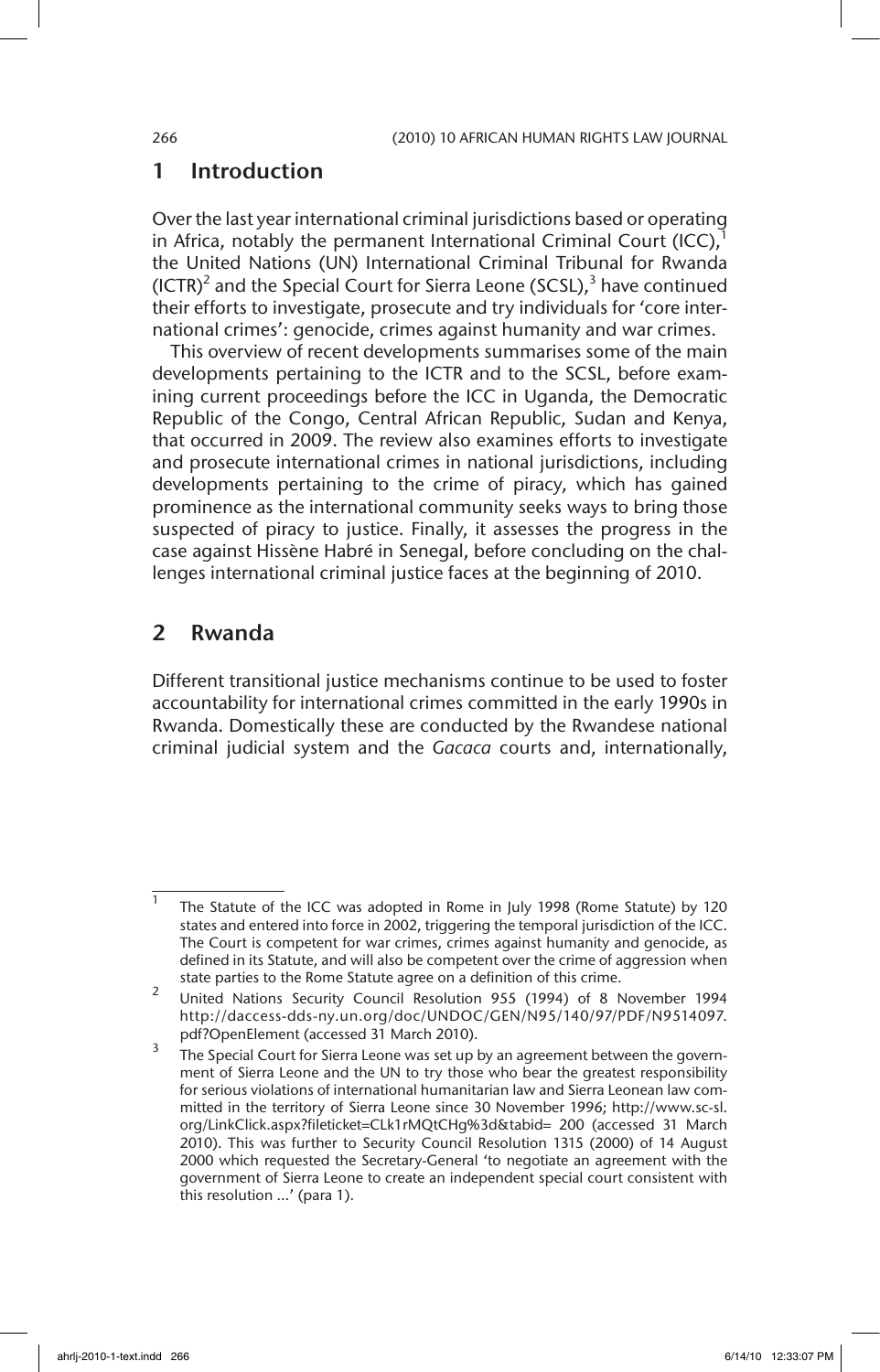by the UN's International Criminal Tribunal for Rwanda.<sup>4</sup> Both the *Gacaca* courts and the ICTR are in the process of winding down their operations.

As of January 2010, the ICTR has concluded the trials of 39 accused, of which eight have been acquitted. $5$  Thirteen cases are in the process of being tried in the first instance or pending judgment, including three cases involving multiple defendants (the so-called *Government II* case concerning members of the 1994 interim government, the *Military II* case concerning high-ranking military officers, and the *Butare* case, the longest running trial before the ICTR). Two detained accused still await the start of their trials and nine await the finalisation of appeals against their convictions in the first instance.

In the course of 2009, the ICTR rendered six judgments at first instance<sup>6</sup> and two appellate judgments.<sup>7</sup> Of note, in the case of *The Prosecutor v Protais Zigiranyirazo*, the Appeals Chamber, in an unprecedented move, reversed the conviction and directly acquitted Zigiranyirazo, without sending the case to be retried.<sup>8</sup>

As indicated in our review last year, the ICTR was conceptualised as an *ad hoc* entity with limited temporal jurisdiction and a definitive time-span. As a subsidiary organ of its parent body, the United Nations Security Council, its 'completion strategy' has been closely monitored and the conclusion of the development of the framework of the residual mechanism that will replace the ICTR is expected soon. In accordance with Security Council Resolutions 1503 (2003) of 28 August 2003 and 1534 (2004) of 26 March 2004, the ICTR continues to pursue this completion strategy which is based on two main pillars: the completion of all high-profile pending cases without delay, and the transfer of cases involving lower-ranking accused to domestic jurisdictions.<sup>9</sup> In 2009, the Security Council extended the terms of office of several

<sup>4</sup> n 2 above. The ICTR was established by the UN Security Council in 1994 'to prosecute persons responsible for serious violations of international humanitarian law committed in the territory of Rwanda and Rwandan citizens responsible for such violations committed in the territory of neighbouring states between 1 January 1994 and 31 December 1994'. See art 1 of the ICTR Statute.

<sup>5</sup> For up-to-date status of ICTR cases, see http://www.unictr.org/Cases/StatusofCases/ tabid/204/ Default.aspx (accessed 31 March 2010).

<sup>&</sup>lt;sup>6</sup> See the cases of (a) Bagaragaza Michel (ICTR-05-86) – sentenced to eight years; (b) Kalimanzira Callixte (ICTR-05-88 ) – sentenced to 30 years; (c) Nsengiyumva Anatole (ICTR-96-12) – acquitted and since relocated; (d) Nshogoza Léonidas (ICTR-2007- 91) – sentenced to 10 months; (e) Renzaho Tharcisse (ICTR-97-31-DP) sentenced to life; (f) Rukundo Emmanuel (ICTR-01-70) – sentenced to 25 years.

<sup>7</sup> See ICTR cases of Zigiranyirazo Protais (ICTR-01-7) and Karera François (ICTR-01- 74).

<sup>8</sup> See *The Prosecutor v Protais Zigiranyirazo*, Judgment (Appeals) (Case ICTR-01-73-A), 17 November 2009.

In addition to the transfer of these cases, the ICTR prosecutor can and has also transferred dossiers concerning suspects who were investigated but not indicted by the ICTR.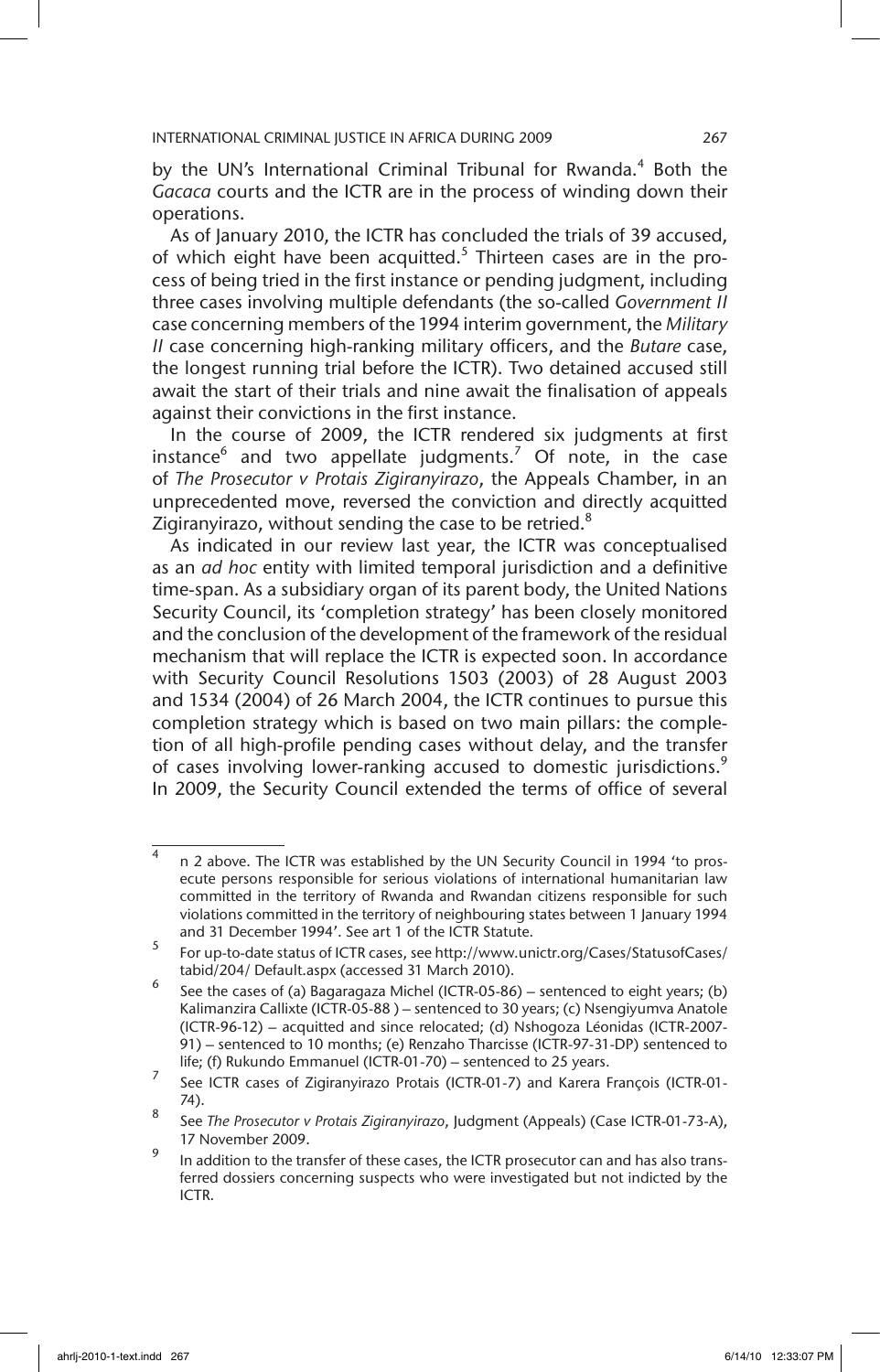permanent and *ad litem* judges so that they may complete ongoing trials and conduct additional trials as soon as possible in order to meet the goals of the Completion Strategy.<sup>10</sup> The reliance of the Security Council on the transfer of cases to domestic courts to ensure a timely completion strategy remains problematic. ICTR judges have repeatedly indicated that they are not satisfied that the accused would receive a fair trial in Rwanda, which is the only country that has publicly indicated interest in hearing these cases. It therefore still remains unclear when the Tribunal will finally close its doors.

# 3 Sierra Leone

In Sierra Leone, the Special Court for Sierra Leone<sup>11</sup> concluded its final trial in Freetown at both first instance and at appeal with the case against the leaders of the Revolutionary United Front (RUF). Save for the case against Charles Taylor, the former President of Liberia whose trial is being conducted in The Hague, the SCSL is in the final stages of its 'completion strategy'.

On 25 February 2009, the SCSL convicted the senior leaders of the RUF — Issa Hassan Sesay, Morris Kallon and Augustine Gbao — of war crimes and crimes against humanity for their roles in Sierra Leone's 11-year civil war that was marked by the use of child soldiers and the issues of forced marriage and sexual slavery.<sup>12</sup> Of significance in the RUF case was the emphasis placed by the Trial Chamber on the gravity of the crime of intentionally directing attacks against personnel involved in humanitarian assistance or peacekeeping missions, issuing the first conviction of its kind in an international tribunal. Both Kallon and Sesay were found guilty of this crime punishable under article 4(b) of the Statute; Gbao was found guilty of aiding and abetting the attacks. This judgment is of particular import in light of the increasing attacks against peacekeepers, more recently in Sudan and Somalia. In its analysis of the gravity of the above crime in the sentencing judgment, the Trial Chamber, referring to the vulnerability of peacekeeping operations and their personnel in (post)-conflict situations, and their 'mandate … and the purpose of their deployment … to facilitate peace and security with an objective of bringing to an end … conflict', emphasised the importance of peacekeeping operations as an 'important instrument used by the

 $\overline{10}$  See Security Council Resolutions 1878 (2009) of 7 July 2009 and 1901 (2009) of 16 December 2009.

 $\frac{11}{12}$  n 3 above.

<sup>12</sup> *Prosecutor v Issa Hassan Sesay, Morris Kallon & Augustine Gbao* (Case SCSL-04-15-T) Judgment (Trial) dated 2 March 2009 and Sentencing Judgment dated 8 April 2009. The accused were sentenced to 52, 40 and 25 years respectively. Of the 18 charges, Sesay and Kallon were found guilty of 16 counts and Gbao of 14. None of the accused were convicted for murder or the taking of hostages or found responsible for the attack in Freetown that resulted in over 5 000 deaths in January 1999.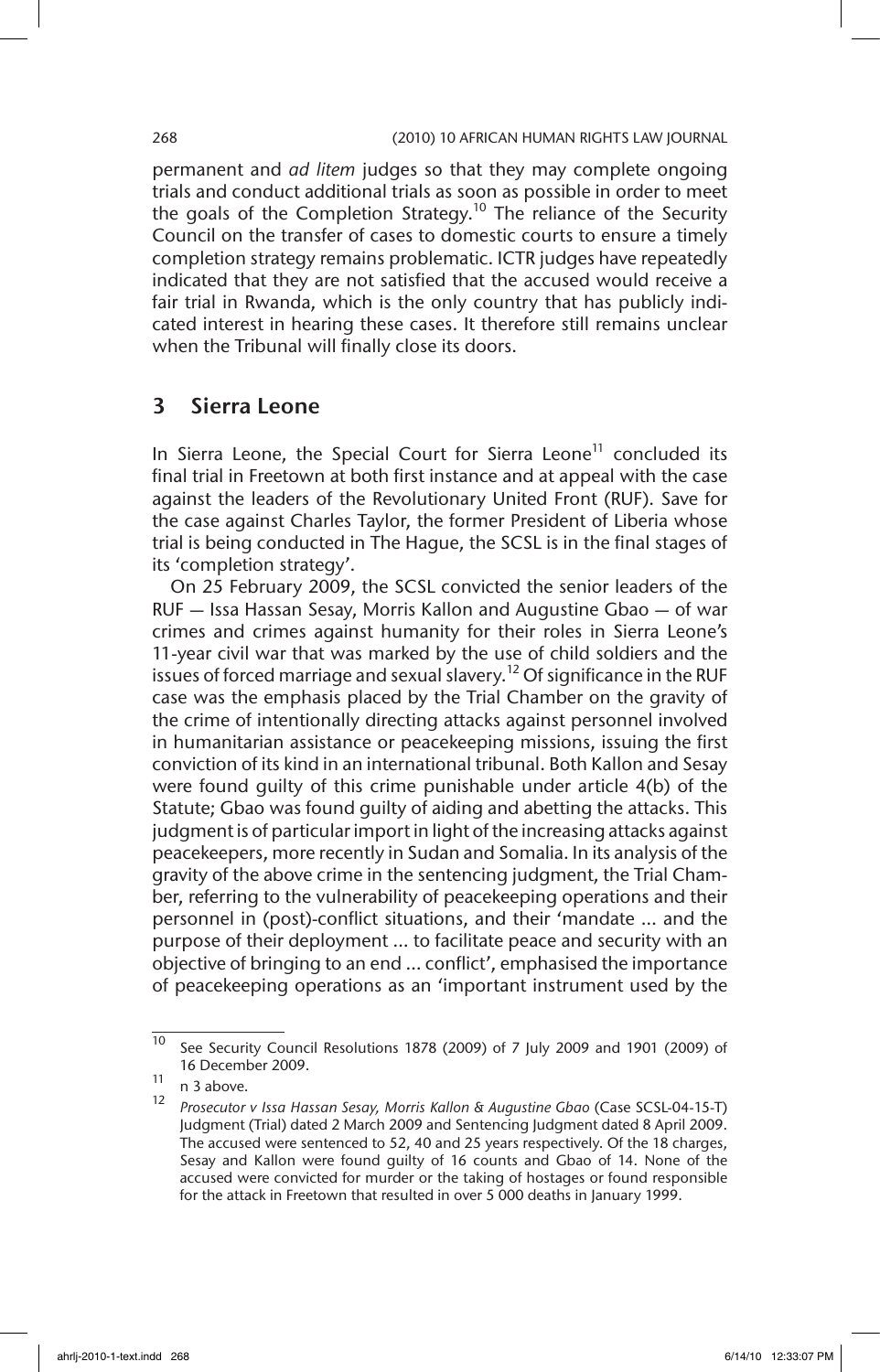international community for the maintenance of international peace and security and therefore  $\ldots$  adequate protection must be granted'.<sup>13</sup>

On 26 October 2009, the Appeals Chamber, in its final judgment delivered in Freetown, upheld the convictions of Issa Hassan Sesay, Morris Kallon and Augustine Gbao. A large portion of the judgment was dedicated to the judicial notion of joint criminal enterprise.<sup>14</sup>

Joint criminal enterprise continues to play a critical role in the trial of Charles Taylor. On 1 May, the Appeals Chamber dismissed the accused's motion dated 14 December 2007 in which he argued that joint criminal enterprise was defectively pleaded in the Second Amended Indictment.<sup>15</sup> Nevertheless, the issue of joint criminal enterprise arose again in the defence motion for a judgment of acquittal, which was dismissed on 4 May 2009, in which the Trial Chamber held that '[i]n relation to the alleged participation of the accused, the Trial Chamber finds that there is evidence that the accused participated in the joint criminal enterprise'.

Taylor himself took the stand on 18 July 2009 and gave evidence for 13 weeks. While he did not deny his relationship with the RUF, he eloquently emphasised his role as a peacemaker, disassociating himself from involvement in the conflict and denying all allegations of support to the RUF. In his defence, Taylor also stressed the challenges and responsibilities he faced as a head of state, and the internationalisation

<sup>13</sup> This jurisprudential precedent may be of significance in the case against *Bahr Idriss Abu Garda* before the ICC, concerning attacks against personnel of the African Union Mission in Sudan. See section on Sudan below. S*esay, Kallon and Gbao*, Sentencing Judgment paras 189 194-195. See more generally paras 188-203. For this reason, the Chamber found that the 'inherent gravity of the criminal acts in question [were] exceptionally high'. For intentionally directing an attack against peacekeepers, Sesay was sentenced to 51 years, Kallon to 40 years and Gabo to 25 years (para 204).

<sup>14</sup> On this notion and the way it has been formulated before the SCSL, see C Aptel & W Mwangi 'Developments in international criminal justice in Africa during 2008' (2009) 9 *African Human Rights Law Journal* 274.

<sup>15</sup> *Prosecutor v Taylor* (Case SCSL-2003-01-T) Urgent Defence Motion Regarding a Fatal Defect in the Prosecution's Second Amended Indictment Relating to the Pleading of JCE dated 14 December 2007 (' Original Defence Motion'). The Trial Chamber had permitted both parties to file new submissions in light of the Appeals Chamber's judgment in the case of *Prosecutor v Brima & Others* (*Prosecutor v Brima & Others* (Case SCSL-2004-16-A), Judgment (Appeals) dated 22 February 2008, filed on 3 March 2008). It subsequently dismissed the defence's motion in an oral decision on 19 February 2009 (*Taylor* Transcript, 19 February 2009 24052 ln 26 – 24053 ln 3.) The majority of the Trial Chamber in Impugned Decision on 27 February 2009 had held that the Second Amendment needed to be read as a whole (*Taylor*, Prosecution's Second Amended Indictment, 29 May 2007 para 33.) It also held that the prosecution had fulfilled the pleading requirements of the alleged joint criminal enterprise and provided sufficient details to put the Defence on notice of the case against him, although in agreement with the majority of the bench on that there was sufficient material presented by the prosecutor to put the defence on notice, in his dissent, Justice Lasik held that the Second Amended Indictment defectively pleaded joint criminal enterprise as a mode of liability at paras 6-23 (*Taylo*r, Decision on Public Urgent Defence Motion Regarding a Fatal Defect in the Prosecution's Second Amended Indictment Relating to the Pleading of JCE dated 27 February 2009).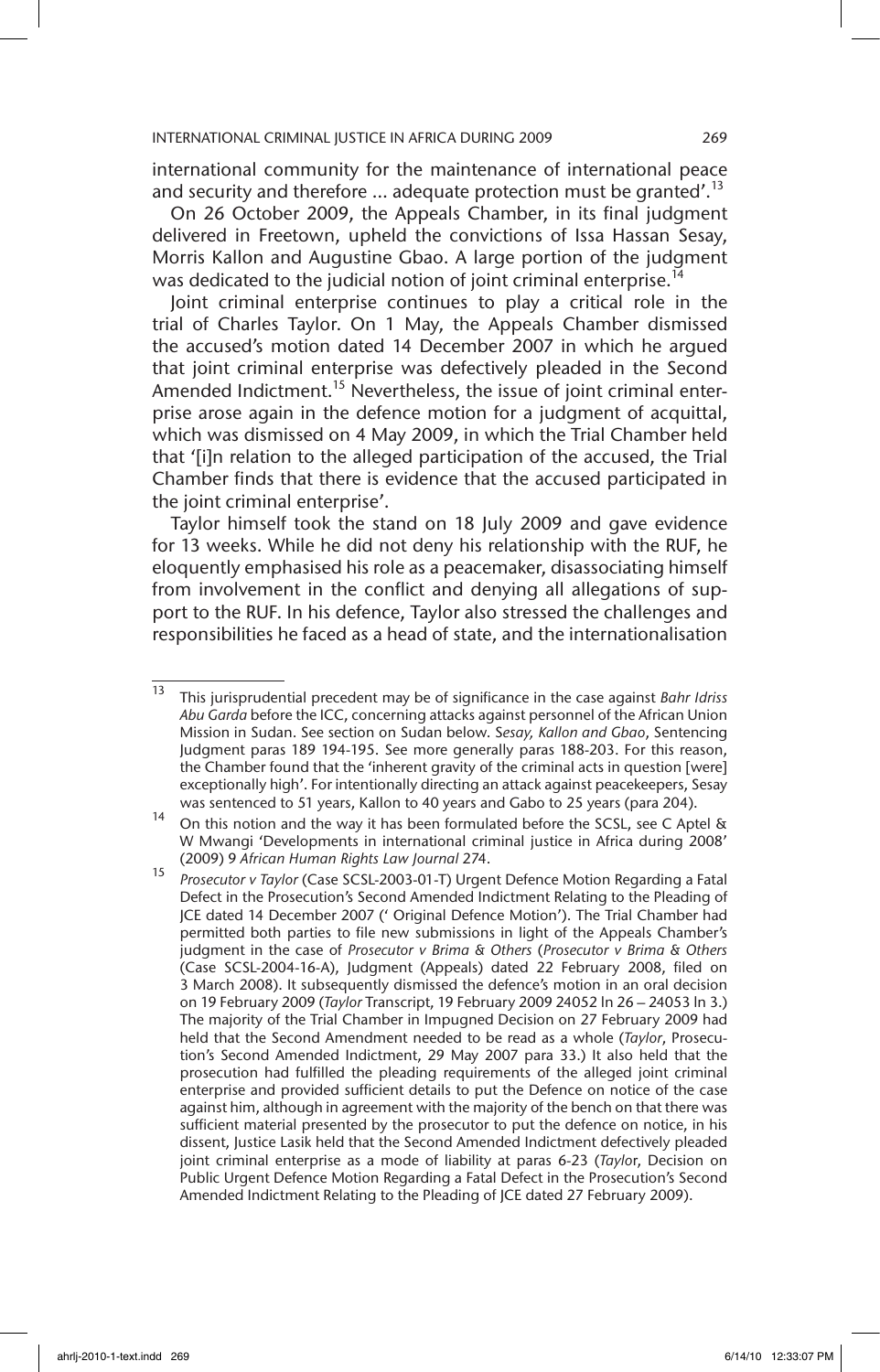of the Sierra Leonean conflict. The defence also attempted to discredit many of the witnesses called by the prosecution by drawing attention to the inconsistencies in their evidence.<sup>16</sup>

Of particular interest in both the *Taylor* and *RUF* cases has been the overwhelming evidence pointing to the significance of diamonds in the conflict, which mirrors the findings of the Sierra Leone's Truth and Reconciliation Commission.17

On 18 March 2009, the government of Rwanda entered into an agreement with the SCSL on the enforcement of sentences handed down by the SCSL.<sup>18</sup> The convicted accused were transferred to the newly-built Rwandan Mpanga Prison on 31 October 2009. This prison has a special wing that was specifically constructed to house ICTR prisoners in order to enable the transfer of convicted persons to Rwanda in accordance with article 26 of the ICTR statute.<sup>19</sup>

As the Special Court winds down its operations in Freetown, it embarks on the challenging task of leaving a durable legacy for the country and the region as part of the transitional justice mechanisms put in place against the background of the Lomé Peace Accords of 1999 (Lomé Agreement). $^{20}$  The Court's most significant contribution to the development of international criminal jurisprudence includes the first convictions in the history of international courts for the crimes of intentional attacks on peacekeeping personnel, forced marriages and the

 $\frac{16}{16}$  In order to secure a conviction, the prosecution will need to demonstrate the command responsibility that it alleges Taylor had over the RUF as well as his participation in a joint criminal enterprise with the guerrilla group to gain control over Sierra Leone by committing crimes that amount to crimes against humanity and war crimes. The Taylor defence aims to distance him from the RUF, thus undermining the prosecution's argument of JCE.

<sup>17</sup> See also more generally JL Hirsch *Sierra Leone: Diamonds and the struggle for democracy* (2001).

<sup>&</sup>lt;sup>18</sup> Amended Agreement between the Special Court for Sierra Leone and the government of the Republic of Rwanda on the Enforcement of Sentences of the Special Court for Sierra Leone, 18 March 2009 http://www.sc-sl.org/LinkClick.aspx?fileticke t=WNTKRbIUNNc%3d&tabid=176 (accessed 31 March 2010).

<sup>19</sup> Rwanda, as evidenced by this transfer, continues to assert that it has put in place the requisite conditions and procedures in accordance with UN standards to enable the ICTR to transfer its convicted persons to Mpanga Prison. This bold initiative to accept the SCSL-convicted persons by Rwanda is likely to play a critical role in future decisions concerning where to house ICTR-convicted persons once the ICTR concludes its activities.

 $20$  The Lomé Peace Accords were signed on 7 July 2009 between the government of Sierra Leone and the RUF. The agreement also provided for the establishment of a Truth and Reconciliation Commission (TRC) that was created in 2002 'to establish a historical record of violations and human rights abuses from July 7, 1991 – 1999; to address impunity; to respond to the needs of victims; to promote healing and reconciliation; and to prevent a repetition of such events in Sierra Leone'. Its final report was published on 27 October 2004.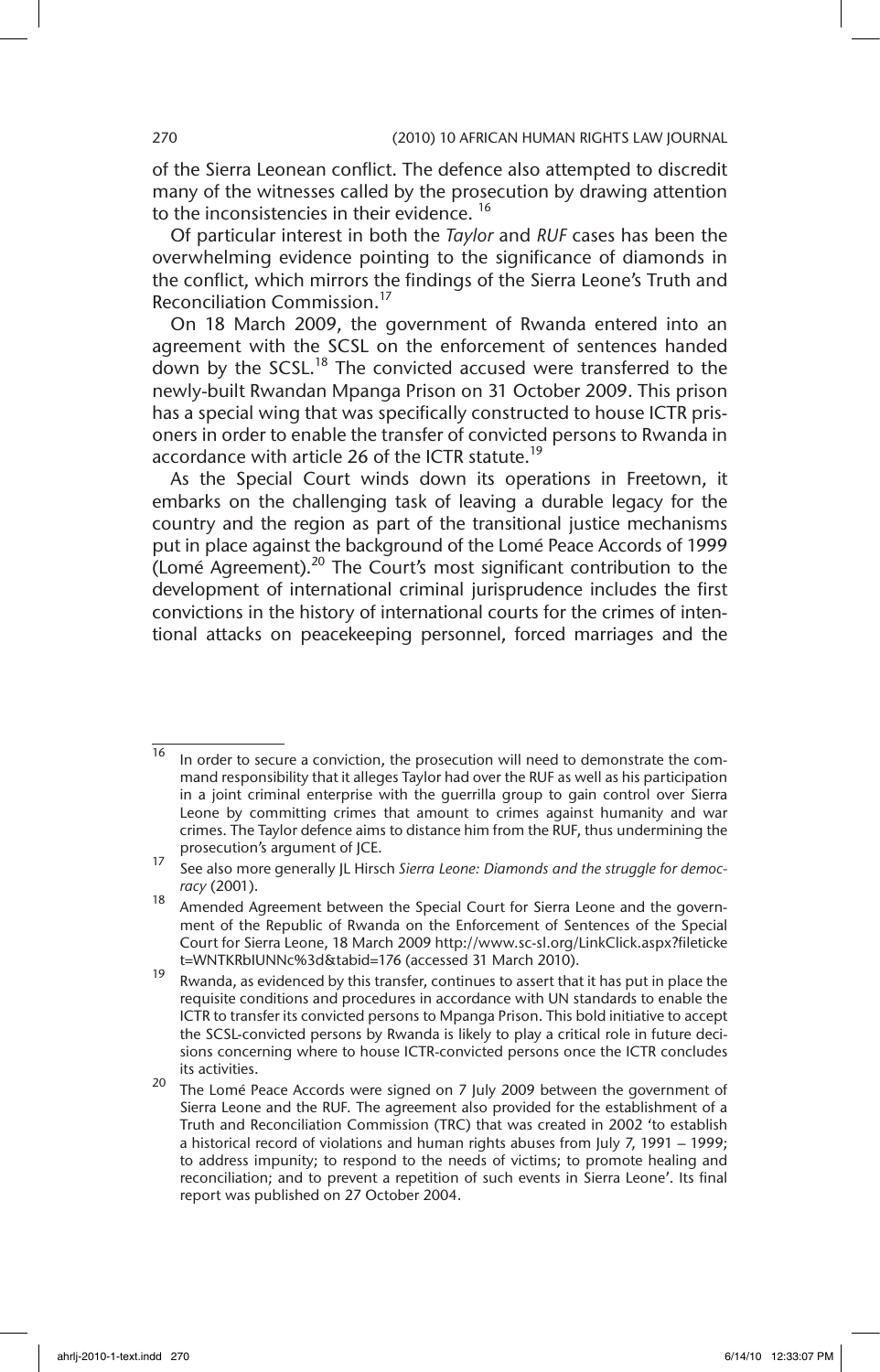recruitment and use of child soldiers. $^{21}$  However, several residual issues remain that will need to be addressed after the life of the SCSL. These include matters concerning the continued protection of witnesses, particularly those considered vulnerable; the maintenance and management of its archives which are an important record of the crimes that were committed in Sierra Leone during the civil war and, together with records of the Truth and Reconciliation Commission, are of important educational and heritage value; the supervision of the enforcement of sentences of convicted persons and issues concerning their provisional release where applicable; and the role the site upon which the SCSL was built could play in Sierra Leone's future. These questions will need to be determined before the conclusion of the *Taylor* case to ensure that the legacy of this Court is not relegated to obscurity.<sup>22</sup>

# 4 Uganda

The ICC's involvement in Uganda commenced in 2004. Its investigation, opened on the basis of a 'self-referral' from the government of Uganda, $^{23}$  led to the issuance of arrest warrants against senior leaders of the Lord's Resistance Army (LRA) in October 2005.<sup>24</sup> With no realistic prospect of arresting these individuals, the cases were essentially stalled in 2009.

Nevertheless, there were interesting jurisprudential developments at the ICC pertaining to the representation of victims<sup>25</sup> and the admissibility of cases in light of the complementarity principle.<sup>26</sup> On the latter, ICC Pre-Trial Chamber II clarified that<sup>27</sup>

[c]omplementarity is the principle reconciling the states' persisting duty to exercise jurisdiction over international crimes with the establishment of a permanent international criminal court having competence over the same

 $21$  On this last crime, see C Aptel 'International criminal justice and child protection' in UNICEF-Harvard University *Children and transitional justice: Truth-telling, accountability and reconciliation* (2010).

<sup>22</sup> Special Court for Sierra Leone: Completion Strategy, June 2009 http://www.sc-sl. org/LinkClick.aspx?fileticket=yiUyKldb3OY%3d&tabid=176 (accessed 31 March 2010).

<sup>&</sup>lt;sup>23</sup> The referral by the government of Uganda was announced in January 2004.

<sup>24</sup> The four individuals are Joseph Kony, Vincent Otti, Okot Odhiambo and Dominic Ongwen.

<sup>25</sup> See eg decisions in *The Prosecutor v Joseph Kony, Vincent Otti, Okot Odhiambo & Dominic Ongwen (*Case ICC-02/04-01/05) dated 9 February 2009 and 10 March 2009.

<sup>26</sup> *Kony & Others*, decision on the admissibility of the case under art 19(1) of the Statute dated 10 March 2009. See also dismissal of the defence appeal of this decision — *Kony & Others,* judgment on the appeal of the defence against the 'Decision on the admissibility of the case under article 19 of the Statute' of 10 March 2009 dated 16 September 2009.

<sup>27</sup> *Kony & Others, d*ecision on the admissibility of the case under art 19(1) of the Statute dated 10 March 2009, para 34.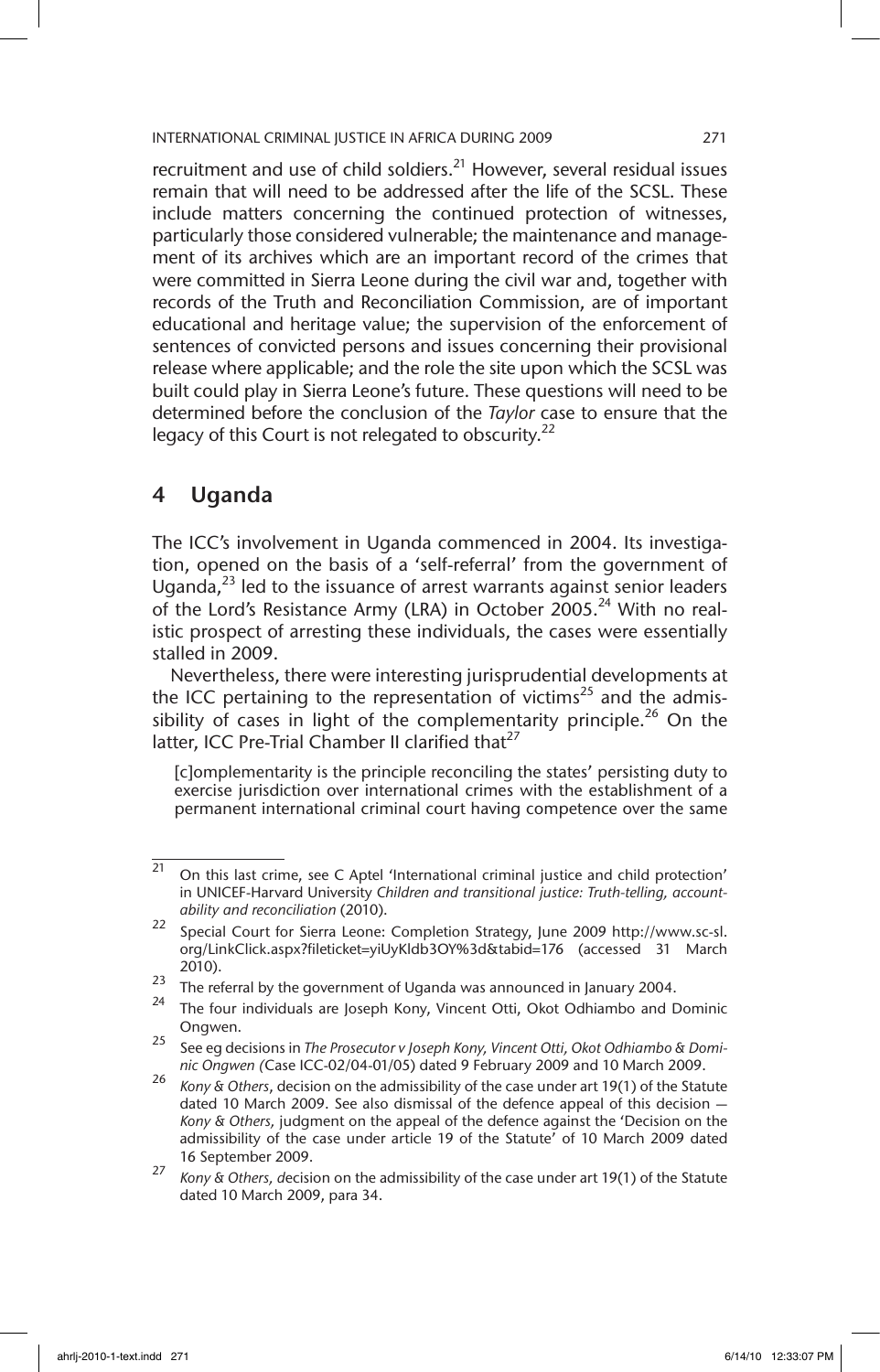crimes; admissibility is the criterion which enables the determination, in respect of a given case, whether it is for a national jurisdiction or for the Court to proceed.

It noted that '[o]nce the jurisdiction of the Court is triggered, it is for the latter and not for any national judicial authorities to interpret and apply the provisions governing the complementarity regime and to make a binding determination on the admissibility of a given case'.<sup>28</sup> In conclusion, the Pre-Trial Chamber noted that $^{29}$ 

it would be premature and therefore inappropriate to assess the features envisaged for the Special Division and its legal framework. Accordingly, the purpose of the proceedings remains limited to dispelling uncertainty as to who has ultimate authority to determine the admissibility of the case: It is for the Court, and not for Uganda, to make such determination.

Until such time that the leaders of the LRA are arrested and in the custody of the Ugandan authorities, coupled with the commencement of domestic investigations, it is indeed clearly premature to determine whether Uganda will be found willing and genuinely able to investigate and prosecute the LRA leadership for the alleged international crimes.

Uganda, however, continues to build its domestic judicial capacity to try the leaders of the LRA for 'international crimes'. Further to the establishment in 2008 of a special War Crimes Division composed of three High Court judges and a unit in the Department of Public Prosecutions to investigate and prosecute these crimes, the Ugandan Parliament is expected in 2010 to adopt legislation to incorporate international crimes (as defined under the ICC Statute) into its domestic legislation. Interestingly, this bill is expected to be adopted before the 'review conference on the Rome Statute' to be held in Kampala in May or June 2010 by the major state parties to the Rome Statute.

# 5 The Democratic Republic of the Congo

Similar to Uganda and the Central African Republic, the investigations into the crimes committed in the Democratic Republic of the Congo (DRC) were the product of a self-referral.<sup>30</sup> All, bar one, of the detained accused at the ICC are from the DRC, and cases under the 'Situation in the Democratic Republic of Congo' were the first to be heard before the  $ICC<sub>31</sub>$ 

 $\frac{28}{29}$  n 28 above, para 45.

 $\frac{29}{30}$  n 28 above, para 51.

The referral was made on 3 March 2004. On this basis, the ICC prosecutor opened investigations in Eastern DRC.

<sup>&</sup>lt;sup>31</sup> The individuals from the DRC currently in ICC custody are Thomas Lubanga Dyilo, Germain Katanga and Mathieu Ngudjolo Chui, all charged in connection with crimes committed in the DRC. Jean-Pierre Bemba, hailing from the DRC, is charged for crimes allegedly committed in the Central African Republic (see section below).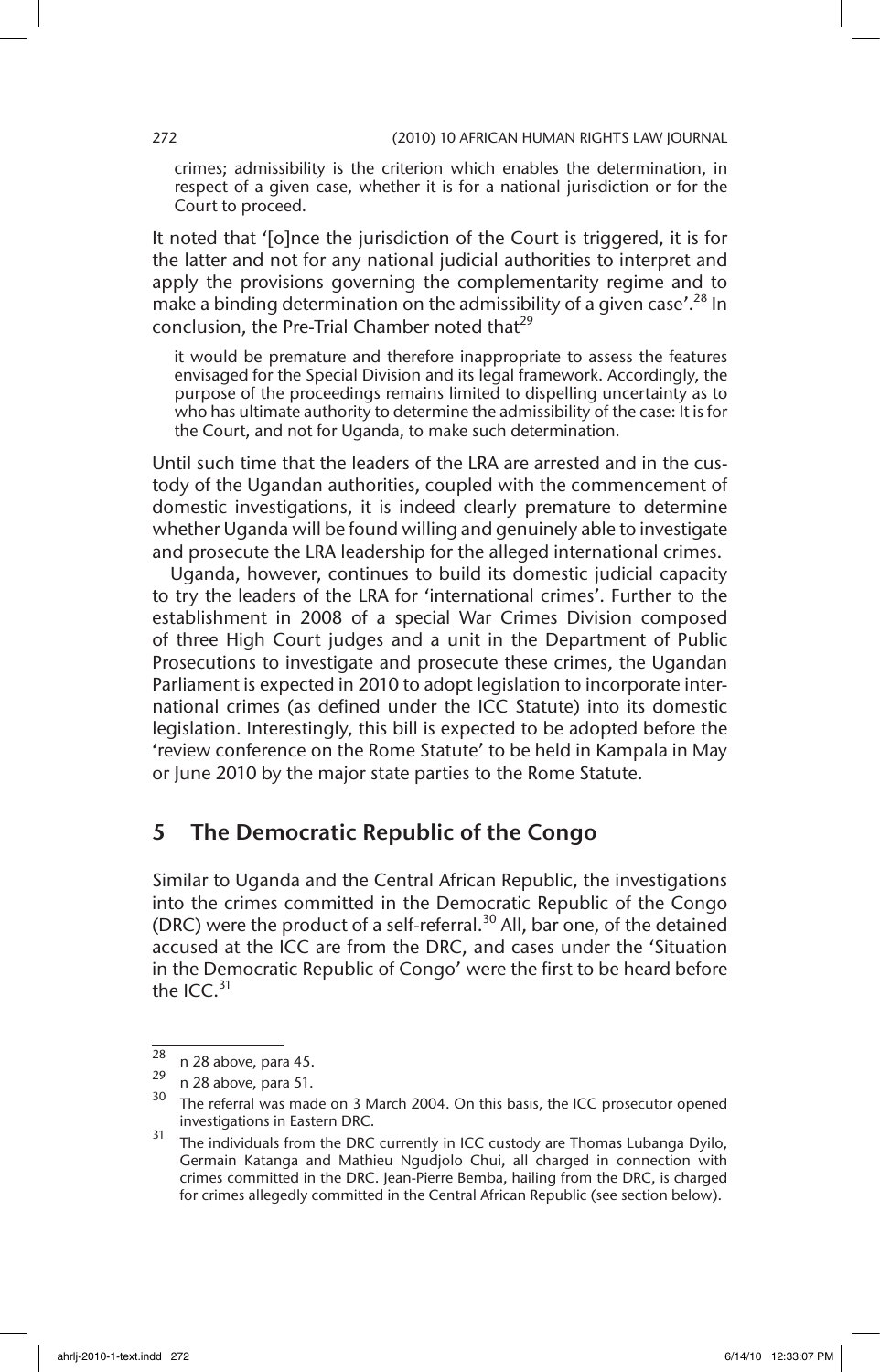### 5.1 Thomas Lubanga Dyilo

The first trial before the ICC — of Thomas Lubanga Dyilo, former President of the *Union des Patriotes Congolais* (UPC) and leader of the *Forces patriotiques pour la libération du Congo* (FPLC) — opened on 26 January  $2009.<sup>32</sup>$  This first case has been beset with numerous start-up challenges prior to and during the commencement of the trial.<sup>33</sup>

Thomas Lubanga Dyilo is accused of enlisting and conscripting children under the age of 15 years into the FPLC and using them to participate actively in hostilities. Interesting questions were raised concerning the protection of victims and the role that they play in the proceedings.

The protective measures that provided for vulnerable witnesses (particularly children and those who witnessed or were victims of crimes as children) were tested with the testimony of the first prosecution witness, a former child soldier. Proceedings were suspended when during his testimony he recanted his evidence and appeared frightened. The witness appeared again a few days later, under increased protective measures, with fewer persons present in the courtroom and in the public gallery, and a decision that the witness testify without any prompting or interruptions from the prosecution or the defence and, importantly, be shielded from the direct view of the accused. As both the prosecution and defence are bound to call vulnerable witnesses to provide evidence of crimes they witnessed or were victims of, it is important to ensure that these witnesses are not only duly informed of the aims, objectives and limitations of the trial process, but are also provided with culturally-appropriate psychological support.<sup>34</sup>

The role of victims in determining the charges against an accused was also raised in this trial. The judges had granted 101 persons victim status, authorising them under the Rome Statute to participate in the proceedings. In May 2009, legal representatives for a victim group, predominantly children formerly associated with armed groups and their families, requested the addition of new charges against Lubanga. They argued that, in addition to the existing charges for recruiting and using child soldiers, Lubanga had committed other crimes against the

<sup>32</sup> *Situation in the Democratic Republic of the Congo, In the Case of The Prosecutor v Thomas Lubanga Dyilo* (Case ICC-01/04-01/06). It is also in that case that the ICC issued its first arrest warrant, unsealed in 2006. Having been previously arrested by DRC authorities for a different crime, Lubanga was transferred to the ICC in March 2006. The charges against him were confirmed on 29 January 2007 following a series of postponements.

<sup>&</sup>lt;sup>33</sup> For an analysis of these issues, notably pertaining to the disclosure of confidential material obtained by the prosecutor from third parties to assist with the investigations, as well as the clarification of the definition of 'a victim' before the ICC, see Aptel & Mwangi (n 14 above).

<sup>&</sup>lt;sup>34</sup> For more analysis on these issues, see C Aptel 'Children and accountability for grave crimes: The role of the ICC and other international courts' Innocenti Working Paper (2010), Florence, UNICEF Innocenti Research Centre.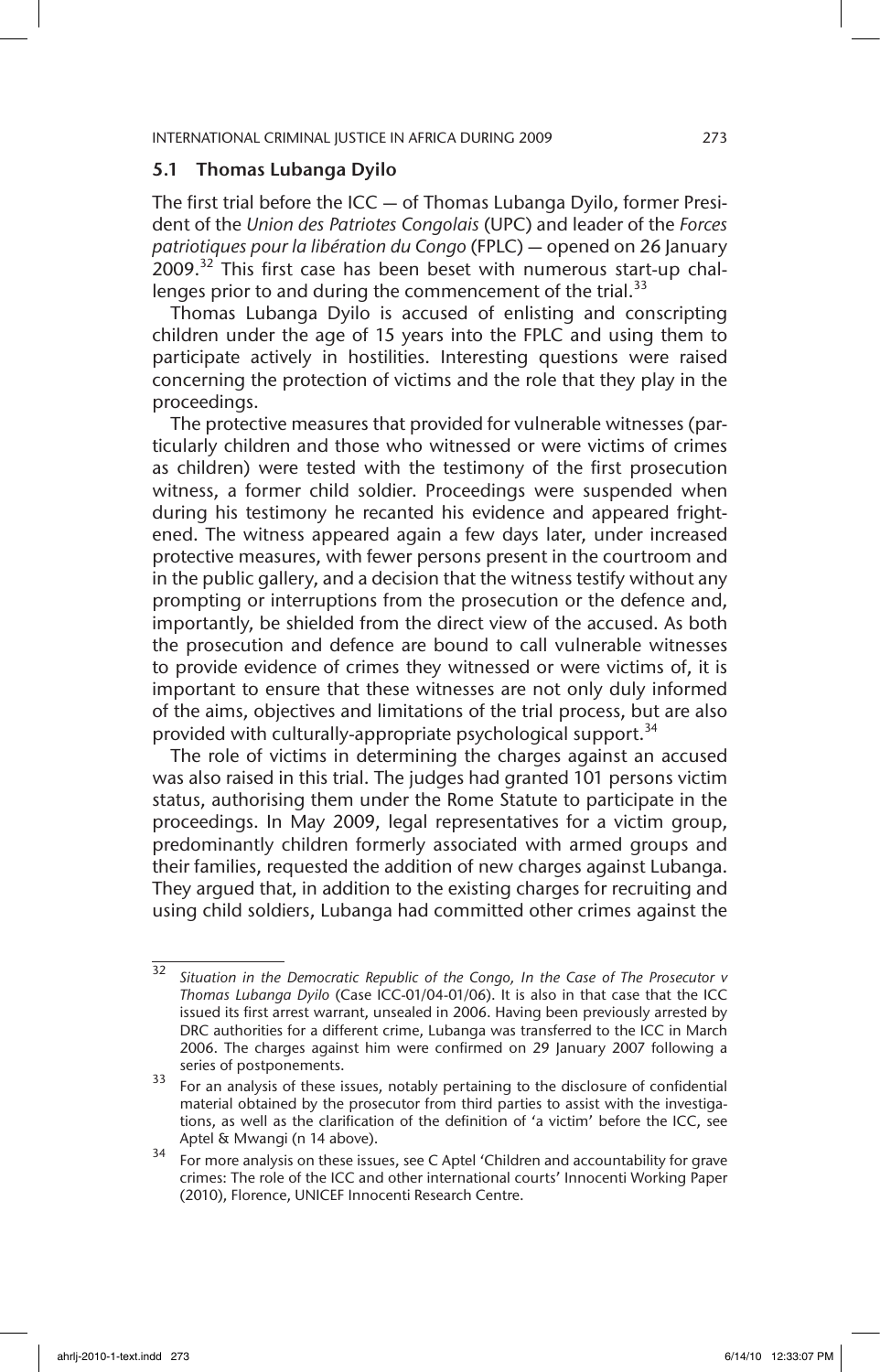children, notably sexual slavery and inhumane and cruel treatment.<sup>35</sup> Their request was denied.<sup>36</sup>

The trial has since progressed and the prosecution concluded its case on 14 July 2009, having called 28 witnesses, including three experts. The defence's case is ongoing, with a judgment expected in the course of 2010.

## 5.2 Germain Katanda and Mathieu Ngudjolo Chui

On 24 November, the second trial under the 'Situation in the Democratic Republic of the Congo' opened with the cases against Germain Katanga $37$  and Mathieu Ngudjolo. $38$  These two individuals are jointly tried on seven counts of war crimes and three counts of crimes against humanity, including the enlistment of children under the age of 15 to actively participate in hostilities.<sup>39</sup>

<sup>35</sup> *Lubanga* 'Demande conjointe des Représentants Légaux des Victimes aux Fins de Mise en Oeuvre de la Procédure en Vertu de la Norme 55 du Règlement de la Cour' dated 22 May 2009. Surprisingly, the prosecutor in his response of 29 May 2009 limited himself to stating that '[i]f the Chamber considers that it might be appropriate to [consider the possibility of modifying the legal characterisation of the facts] it will give the participants notice and invite submissions. In that event, the prosecution will provide its factual and legal response.' See also *Lubanga*, Prosecution's Response to the Legal Representatives, 'Demande conjointe des Représentants Légaux des Victimes aux Fins de Mise en Oeuvre de la Procédure en Vertu de la Norme 55 du Règlement de la Cour', dated 29 May 2009.

On 14 July 2009, the Trial Chamber issued its 'Decision giving notice to the parties and participants that the legal characterisation of the facts may be subject to change in accordance with Regulation 55(2) of the Regulations of the Court'. The Appeals Chamber reversed this decision, ruling that the Trial Chamber's finding that the legal characterisation of the facts may be subject to change was based on a flawed interpretation of Regulation 55. The Appeals Chamber did not rule on the question of whether the majority of the Chamber erred in determining that the legal characterisation of the facts may be changed to include crimes under arts 7(1)(g), 8(2)(b)(xxvi) [*sic*], 8(2)(e)(vi), 8(2)(a)(ii) and 8(2)(c)(i) of the Statute because the Trial Chamber had not yet done a detailed review of the questions in this issue. See *Lubanga*, judgment on the Appeals of Mr Lubanga Dyilo and the prosecutor against the decision of Trial Chamber 1 of 14 July 2009 entitled 'Decision Giving Notice to the Parties and Participants that the Legal Characterisation of the Facts may be Subject to Change in Accordance with Regulation 55(2) of the Regulations of the Court' dated 8 December 2009.

<sup>&</sup>lt;sup>37</sup> Germain Katanga, arrested in October 2007, was a former leader of the Patriotic Resistance Force in Ituri (FRPI).

<sup>38</sup> Mathieu Ngudjolo Chui, arrested in February 2008, was a former leader of the National Integrationist Front (FNI) and a Colonel in the National Army of the government of the DRC.

<sup>39</sup> *Situation in the Democratic Republic of the Congo, In the Case of The Prosecutor v Germain Katanga and Mathieu Ngudjolo Chui* (Case ICC-01/04-01/07), Decision on the Confirmation of Charges, dated 30 September 2008. Pre-Trial Chamber I authorised the joinder of the cases of Mathieu Chui and Katanga following a prosecutorial request which alleged co-responsibility for crimes committed during and after the attack on the village of Bogoro. See *Katanga and Chui,* Decision on the joinder of the cases against Germain Katanga and Mathieu Ngudjolo Chui, dated 10 March 2008.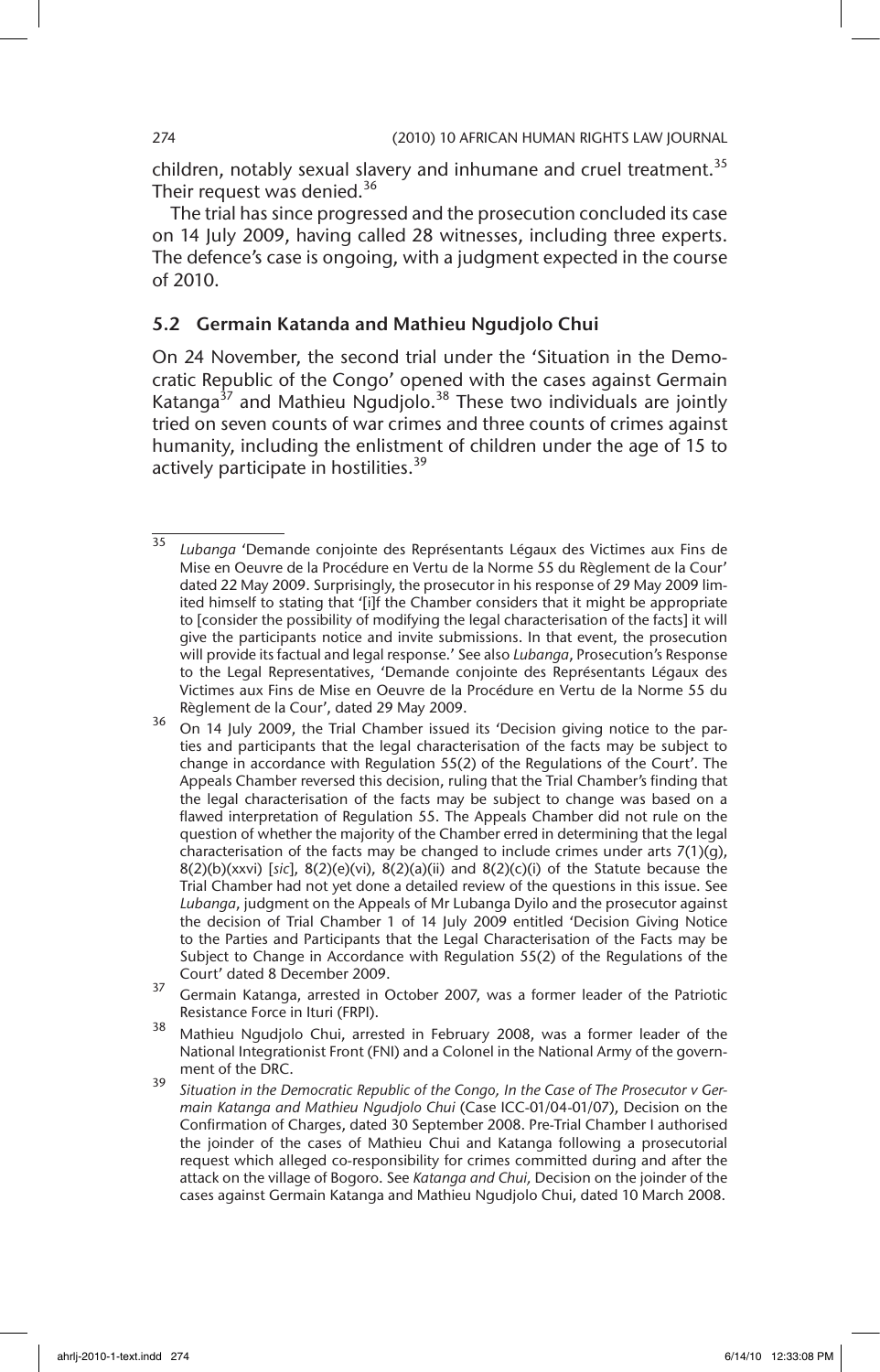In a subsequent important development prior to the commencement of the trial, Katanga challenged the principle of complementarity, as applied in his case, arguing that he could be tried in the DRC. Interestingly, the Congolese government replied that its judicial system had neither the capacity — due to security concerns and insufficient resources  $-$  nor the intention of investigating or prosecuting Katanga.<sup>40</sup> The distinction between unwillingness and inability risks being blurred in this context, questioning the fundamental basis and application of the complementarity principle, and also potentially undermining the underlying principles according to which states themselves remain primarily responsible for investigating and prosecuting international crimes.<sup>41</sup>

### 5.3 Bosco Ntaganda

The ambiguous position of states *vis-à-vis* their responsibility for the investigation and prosecution of cases that fall under the jurisdiction of the ICC was also highlighted in the case of Bosco Ntaganda, where the position of the government of the DRC is less clear.

Bosco Ntaganda was the former Deputy-Chief of the General Staff of the FPLC, and charged jointly with Thomas Lubanga for alleged war crimes committed in Ituri, including the enlistment and conscription of children under the age of 15 to actively participate in hostilities.<sup>42</sup> He later joined the *Congrès national pour la défense du people* (CNDP) where he served as chief of staff, apparently closely associated with Laurent Nkunda, until the latter was arrested by the Rwandan authorities in January 2009. Some have argued that the DRC and Rwanda had reached a political agreement pursuant to which Ntaganda helped oust Nkunda, replaced him, led the integration of the CNDP into the Congolese national army and was himself integrated as a senior commander into the Congolese army.<sup>43</sup> Strikingly at odds with the arguments presented by the government of the DRC in the *Lubanga* case, the government here has openly stated that it will not pursue Ntaganda's arrest in the interests of peace, given his critical role in the integration of the CNDP troops into the Congolese national army.<sup>44</sup>

<sup>40</sup> See *Katanga and Chui* (n 39 above) *Motifs de la décision orale relative à l'exception d'irrecevabilité de l'affaire (article 19 du Statut*) dated 16 June 2009.

 $41$  n 41 above, paras 76-78.

<sup>42</sup> *Situation in the Democratic Republic of the Congo, In the Case of The Prosecutor v Bosco Ntaganda* (Case ICC-01/04-02/06), Warrant of Arrest dated 22 August 2006. This warrant was made public pursuant to the Pre-Trial Chamber's *Decision to unseal the warrant of arrest against Bosco Ntaganda* dated 28 April 2008.

<sup>43</sup> See International Center for Transitional Jusice 'Focus: Bosco Ntaganda', February 2009 http://www.ictj.org/static/Factsheets/ICTJ\_DRC\_BoscoNtaganda\_fs2009.pdf (accessed 31 March 2010).

<sup>44</sup> As above*.*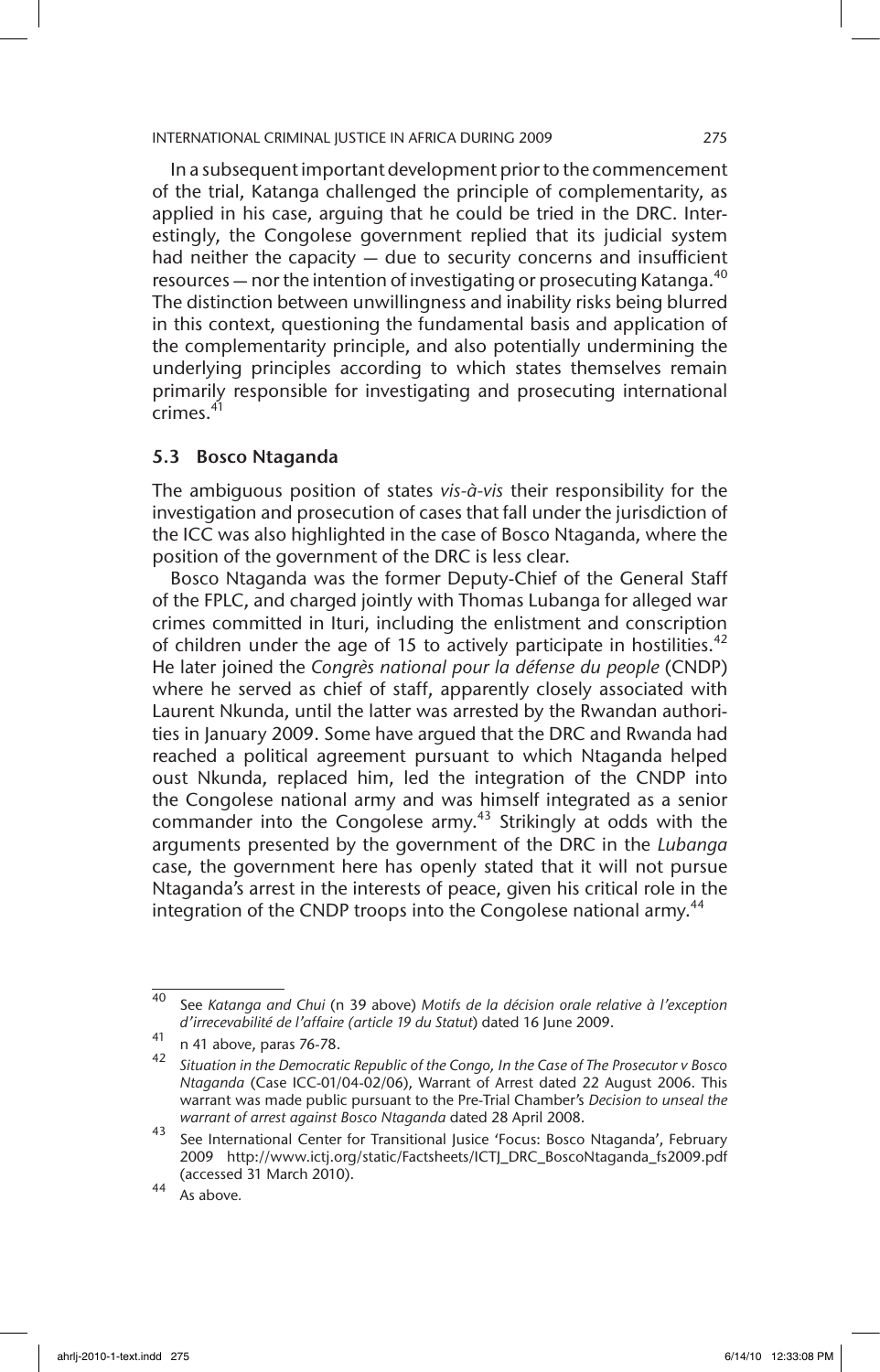Over six years have elapsed since the DRC referred the situation of the crimes committed in its territory to the ICC. While the above contribution of the ICC is important in the fight against impunity for grave international crimes in that country, much more remains to be done. The current geographical focus of the work of the ICC concentrates on crimes committed in the Ituri region from 2002 to 2003 and appears limited when examined against a backdrop of wide-ranging, grave crimes committed in other parts of the DRC since 2002.<sup>45</sup> In addition, the ICC has been criticised by some for its relatively narrow set of charges in each case: The decision to charge Thomas Lubanga only for recruiting and using child soldiers has been criticised as too limited because of widespread allegations that he committed many other international crimes, including killings and sexual crimes.<sup>46</sup> While the attention given by the ICC to the recruitment and use of child soldiers is extremely important, it should not be to the exclusion of other crimes committed against child soldiers and more generally other children and victims.

In general, all serious international crimes committed in the DRC prior to the entry into force of the Rome Statute in 2002 fall outside the temporal jurisdiction of the ICC. In the DRC, it is the military justice system that retains and exercises jurisdiction over such crimes.<sup>47</sup> The UN Office of the High Commissioner for Human Rights completed a mapping of these crimes in 2009, apparently raising concern about their massive scale and grave nature. In view of the need to provide the DRC with the legislative tools to address these crimes and bring the perpetrators to justice, it is imperative that the DRC adopts the proposed ICC Bill incorporating the Rome Statute into domestic law and transferring jurisdiction over these crimes from the military justice system to the civilian courts.<sup>48</sup>

 $\frac{45}{10}$  The ICC prosecutor has also alluded since 2008 to a third investigation into crimes committed in the North and South Kivu, but this was not publicly concretised until recently.

<sup>46</sup> In a 'Joint Letter to the Chief Prosecutor of the International Criminal Court' dated 31 July 2006, eight international human rights organisations (including Human Rights Watch) indicated that this 'undercut the credibility of the ICC' as well as limited victims' participation; http://www.iccnow.org/documents/DRC\_joint\_letter\_eng.PDF (accessed 31 March 2010).

 $\frac{47}{10}$  In 2002, the DRC transitional legislature granted Congolese military courts exclusive jurisdiction over international crimes, including civilian suspects or accused. Despite art 156 of the 2006 Constitution of the DRC, which limits the jurisdiction of military justice to members of the armed forces and of the police, the exclusive jurisdiction of military courts has not yet been abrogated.

<sup>48</sup> The draft bill was submitted to the Congolese National Assembly in March 2008.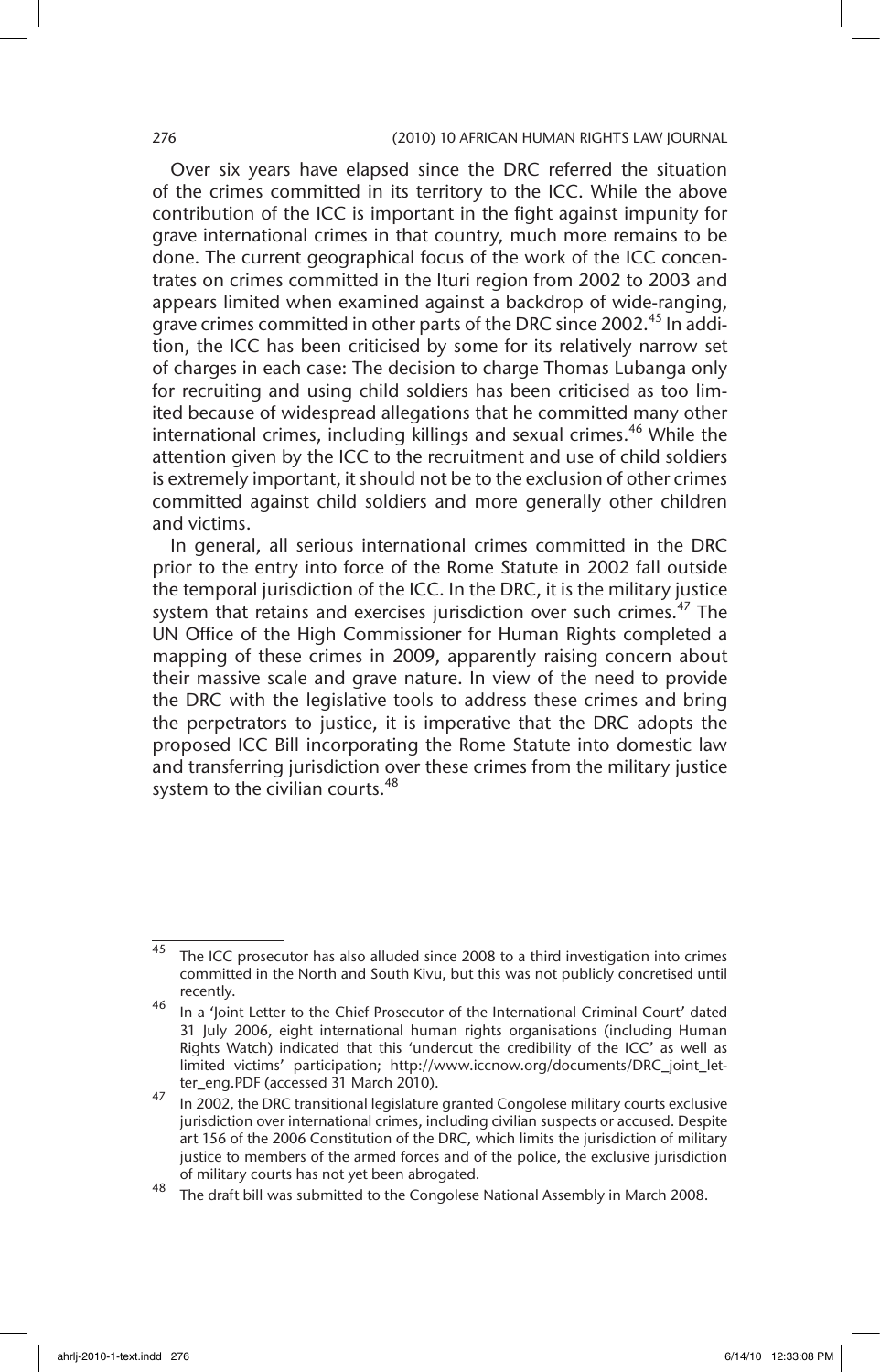# 6 Central African Republic

In the Central African Republic (CAR), as in the cases of the DRC and Uganda, the ICC undertook investigations in this case further to a 'self-referral'.<sup>49</sup> The focus of the ICC investigation in the CAR is on allegations of crimes committed by the *Mouvement de Libération du Congo* (MLC) led by Jean-Pierre Bemba during their intervention in the CAR in 2002 and 2003, following the *coup* mounted by François Bozizé, former Chief of Staff of the Central African armed forces, against former President Ange-Félix Patassé.<sup>50</sup> According to the ICC prosecutor, Jean-Pierre Bemba as the leader of the MLC, under command or superior responsibility, committed grave international crimes, including mass rapes, killings and looting in the CAR.

Bemba was arrested in 2008.  $51$  The hearing to confirm the charges against him was repeatedly postponed until 12 January 2009, and the charges against him were entered on 15 June 2009.<sup>52</sup> He is charged as a military commander on two counts of crimes against humanity (rape and murder) and on three counts of war crimes (rape, murder and pillaging). His trial is expected to commence this year.<sup>53</sup> Bemba has repeatedly challenged his preventive detention, requesting bail, but remains detained pending full determination of the matter.<sup>54</sup>

<sup>49</sup> *The Situation in the Central African Republic in the Case of The Prosecutor v Jean-Pierre Bemba Gombo* (Case ICC-01/05-01/08). On 22 May 2007, the prosecutor announced the opening of an investigation in the CAR; http://www.icc-cpi.int/menus/icc/ press%20and%20media/press%20releases/2007/prosecutor%20opens%20investigation%20in%20the%20central%20african%20republic?lan=en-GB (accessed 31 March 2010).

<sup>50</sup> Jean-Pierre Bemba was the President and Commander-in-Chief of the MLC. He was one of four Vice-Presidents in the DRC transitional government from 2003 to 2006, and a runner-off in the 2006 DRC presidential elections. In 2007, he was elected to the DRC Senate where he led the opposition against President Joseph Kabila. On 23 May 2008, the ICC Pre-Trial Chamber found that there were reasonable grounds to believe that Bemba bore individual criminal responsibility for war crimes and crimes against humanity committed in the CAR from 25 October 2002 to 15 March 2003; *Bemba,* Warrant of Arrest Replacing the Warrant of Arrest issued on 23 May 2008 dated 10 June 2008.

<sup>51</sup> Bemba was arrested in May 2008 in Brussels, Belgium, and transferred to the ICC in July 2008 on three counts of war crimes and five counts of crimes against humanity.

<sup>52</sup> See *Bemba, d*ecision pursuant to arts 61(7)(a) and (b) of the Rome Statute on the Charges of the Prosecutor Against Jean-Pierre Bemba Gombo dated 15 June 2009.

<sup>&</sup>lt;sup>53</sup> On 18 September 2009 the case was referred to the ICC Trial Chamber III for trial.

See *Bemba, Decision on application for interim release dated 20 August 2008, Deci*sion on application for interim release dated 16 December 2008 and Decision on application for interim release dated 14 April 2009; all of which rejected Bemba's applications for interim release. A decision by the Pre-Trial Chamber on 14 August 2009 granted Bemba conditional release 'until decided otherwise' in its 'Decision on the Interim Release of Jean-Pierre Bemba Gombo and Convening Hearings with the Kingdom of Belgium, the Republic of Portugal, the Republic of France, the Federal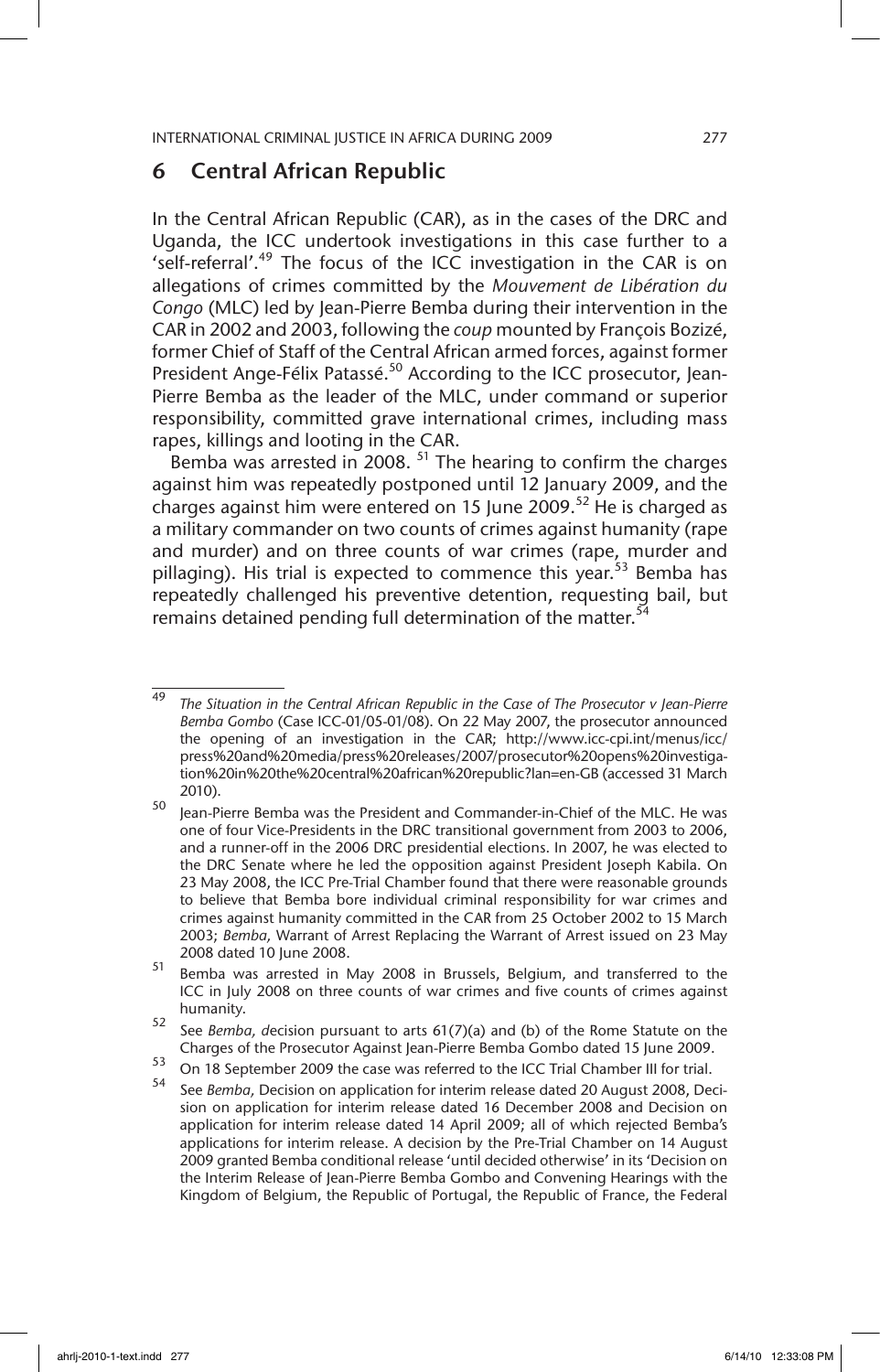# 7 Sudan

The investigation by the ICC of the Situation in Darfur, Sudan was triggered by the UN Security Council acting under chapter VII in Resolution 1593 (2005) of 31 March 2005. The ICC has since issued four warrants of arrest for crimes committed in the Darfur region against President Omar Hassan Ahmad Al Bashir (President of the Sudan), Ahmed Harun (State Minister for Humanitarian Affairs), Ali Kushayb (militia leader) and Bhar Idriss Abu Garda (Chairperson and General Co-ordinator of Military Operations of the United Resistance Front).<sup>55</sup>

In the case against Bahr Idriss Abu Garda (Abu Garda), the Pre-Trial Chamber unsealed its decision ordering his appearance, having found on 17 May 2009 that there were reasonable grounds to believe that he was criminally responsible (directly or indirectly) as a co-perpetrator of the attacks against African Union (AU) peacekeepers.<sup>56</sup> Abu Garda appeared on 18 May 2009, charged under article 8 of the Rome Statute on three counts of war crimes committed during an attack at the military group site Haskanita against the AU Mission in Sudan on 29 September 2007. A decision pertaining to the confirmation of these charges is expected to take place in 2010.

On 4 March 2009, in the case against Omar Hassan Ahmad Al Bashir, the Pre-Trial Chamber reviewed the evidence provided by the prosecutor in his application of 14 July 2008 and found that there were 'reasonable grounds to believe' that Al-Bashir had committed five counts of crimes against humanity and two counts of war crimes. $57$  The Chamber did

Republic of Germany, the Italian Republic and the Republic of South Africa', pending a decision in which state the accused would be released and under what conditions. The prosecutor appealed this decision and on 3 September 2009, the Appeals Chamber rendered its 'Decision on the Request of the Prosecutor for Suspensive Effect' which suspended the decision to grant Bemba interim release pending a decision on the merits of the prosecution's appeal.

<sup>55</sup> In this resolution, the Security Council called upon the government of Sudan to co-operate fully and provide any necessary assistance to the ICC, despite it not being a state party to the ICC. For a discussion on the warrants of arrest for Bashir, Harun and Kushayb, see Aptel & Mwangi (n 14 above).

<sup>56</sup> *Situation in Darfur, Sudan, In the case of the Prosecutor v Bahar Idriss Abu Garda* (Case ICC-02/05-02/09), 'Public Redacted Version — Decision on the Prosecutor's Application under Article 58' dated 7 May 2009.

<sup>57</sup> *Situation in Darfur, Sudan, In the Case of the Prosecutor v Omar Hassan Ahmad Al Bashir (Omar Al Bashir)* (Case ICC-02/05-01/09) 'Public Redacted Version: Decision on the Prosecution's Application for a Warrant of Arrest against Omar Hassan Ahmad Al Bashir' dated 4 March 2009. These charges comprised murder, extermination, forcible transfer, torture and rape, constitutive of crimes against humanity under art 7 of the Rome Statute, and intentionally directing attacks against a civilian population as such or against individual civilians not taking direct part in hostilities, and pillaging, constitutive of war crimes under art 8 of the Statute. One area not examined in this article were reports in 2009 of indiscriminate or disproportionate attacks on civilians in Mogadishu by insurgent groups and members of the transitional federal government of Somalia's security forces, as well as allegations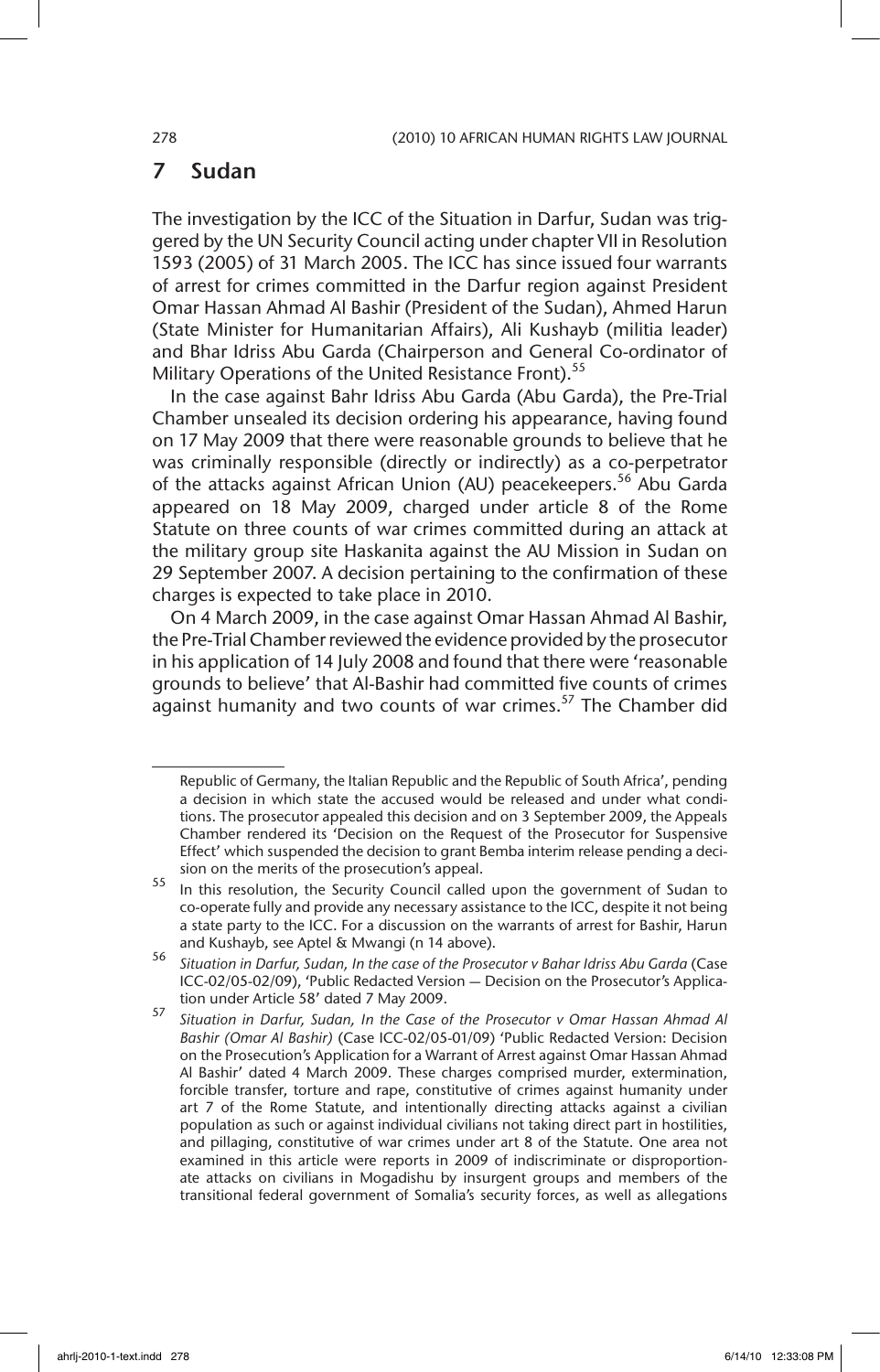not include the crime of genocide in the warrant of arrest that was subsequently issued, the majority finding that the material provided by the prosecutor in support of his application failed to provide reasonable grounds to believe that Al-Bashir acted with the specific intent to destroy, in whole or in part, the Fur, Masalit and Zaghawa groups. The prosecutor appealed this decision.<sup>58</sup>

On the question of immunity, the Pre-Trial Chamber concluded that the 'current position of Omar Al-Bashir as head of a state which is not a party to the [Rome] Statute, has no effect on the Court's jurisdiction over the present case'.<sup>59</sup> Noting that a core goal of the Rome Statute is to put an end to impunity for those who commit 'the most serious crimes' which 'must not go unpunished', the Chamber held that it was guided by the principals detailed in articles 27(1) and (2) of the Rome Statute which provide (a) for equality of treatment without 'distinction based on official capacity'; (b) that official capacity in and of itself does not provide for an exemption from criminal responsibility or reduction in sentence; and (c) that 'immunities which may attach to the official capacity of a person … shall not bar the Court from exercising its jurisdiction'. Alternative sources of law as provided for in articles 21(1)(b) and (c) of the Rome Statute, the Chamber noted, would only be resorted to in the event that there was a '*lacuna* in the written law contained in the Statute, the Elements of Crimes and the Rules' which could not be filled by the 'application of the criteria of interpretation provided for in articles 31 and 32 of the Vienna Convention on the Law of Treaties and article 21(3) of the Statute'. In addition, the Chamber noted that by referring the matter to the Court, the Security Council had 'accepted that the investigation into the said situation, as well as ay prosecution arising therefrom, will take place in accordance with the [applicable] statutory framework ... as a whole'. <sup>60</sup>

The decision to indict Al-Bashir has been plagued by intense and polarised legal and political controversy. Prior to the issuance of the warrant of arrest for Al-Bashir, two Sudanese non-governmental organisations (NGOs) filed a motion arguing that the warrant would have detrimental implications for the peace-building process in Sudan;

of the use of mortars and heavy artillery by the African Union Mission to Somalia (AMISOM) in civilian populated areas during fighting – see Amnesty International 'Public statement, Somalia: Civilians pay the price of intense fighting in Mogadishu' 4 March 2009, AI index: AFR 52/002/2009 http://www.amnesty.org/en/library/info/ AFR52/002/2009/en (accessed 31 March 2010). The implications in international criminal and humanitarian law will be explored further in the next report.

<sup>58</sup> On 6 July 2009, the prosecutor appealed this decision, submitting to the Appeals Chamber that the majority of Pre-Trial Chamber I erred when requiring that the existence of reasonable grounds to believe that the person has committed the alleged crime must be the only reasonable conclusion from the evidence presented by the prosecutor. A decision by the Appeals Chamber is expected in early 2010.

<sup>59</sup> *Al Bashir* (n 57 above) para 41.

<sup>60</sup> *Al Bashir* (n 57 above) paras 42-45.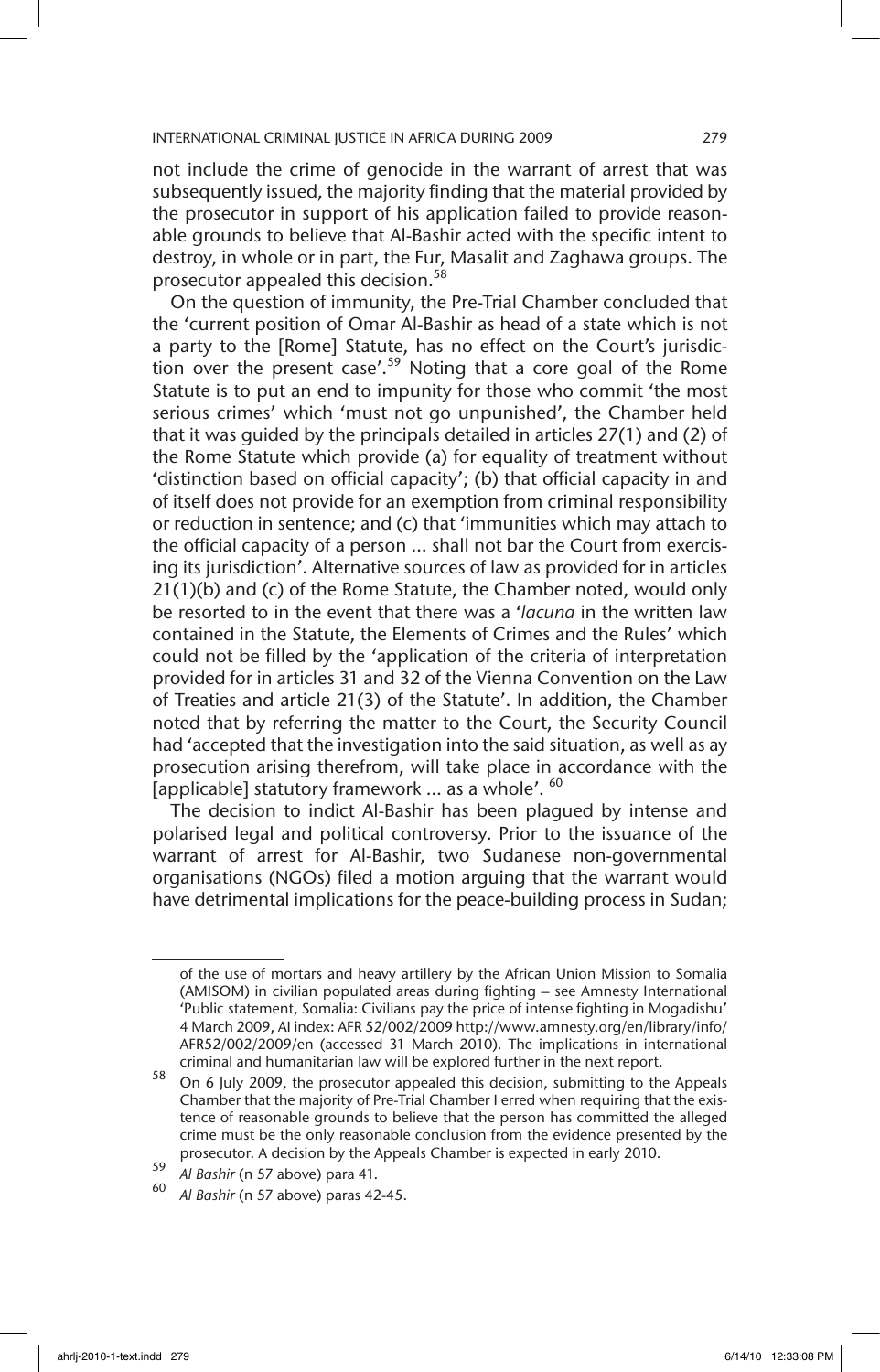would not serve the interests of justice; and would entrench negative perceptions of the ICC.<sup>61</sup> The motion referred to other transitional justice alternatives being pursued and which should be permitted to proceed without the involvement of the ICC at this stage.<sup>62</sup> It encouraged the finding of 'in-Africa' solutions as the 'most sensible route at this time'. $63$  The Pre-Trial Chamber dismissed the application, ruling that it had $^{64}$ 

neither the power to review, nor [was] it responsible for, the prosecutor's assessment that, under the current circumstances in Sudan, the initiation of the case against Omar al Bashir and the three alleged commanders of organised armed groups would not be detrimental to the interests of justice.

Similar arguments were put forward by several member states and regional organisations in their call for the Security Council to defer Al-Bashir's case in accordance with article 16 of the Rome Statute. This was illustrated in a meeting of the Security Council in December 2009 where Burkina Faso, whose concerns were shared by the AU, the League of Arab States, the Organisation of the Islamic Conference and the Non-Aligned Movement, argued that notwithstanding the importance of combating impunity, 'the objective of justice could not, in and of itself, bring peace in such a complex conflict without a political solution based on consensus'. 65

The AU Peace and Security Council, at its 207th meeting in Nigeria on 29 October 2009, echoed the view that 'in-Africa' solutions to postconflict situations should be sought as it endorsed the comprehensive report by the AU Panel on Darfur (AUPD) chaired by former South African President Thabo Mbeki. Commissioned to provide recommendations 'on how best the issues of accountability and combating impunity on the one hand and reconciliation and healing on the other, could be effectively and comprehensively addressed,' the report does not pur-

 $61$  ICC Pre-Trial Chamber I, Public document  $-$  Application on behalf of citizens' organisations of the Sudan in relation to the prosecutor's applications for arrest warrants of 14 July 2008 and 20 November 2008, ICC-02/05, 11 January 2009. The NGOs represented were the Sudan Workers' Trade Unions Federation (SWTUF) and the Sudan International Defence Group (SIDG).

 $62$  In relation to the latter, the two groups referred to the constitutional procedures set out in arts 60 and 61 of the Constitution of Sudan which provide for the investigation and prosecution of Sudanese heads of state and senior officials for crimes of 'high treason, gross violation of this Constitution or gross misconduct in relation to state affairs'; n 61 above, para 29 and fn 30.

 $\begin{array}{c} 63 \text{ }$  n 61 above, para 30.

<sup>64</sup> *Al-Bashir,* Public – Decision on Application under Rule 103 dated 4 February 2009, para 29.

<sup>65</sup> Meeting of the Security Council, 4 December 2009 (S/PV/6230). See also Meeting of the Security Council, 21 December (S/PV/6251); Meeting of the Security Council, 24 July 2009 (S/PV/6190); and Meeting of the Security Council, 20 March 2009 (S/PV/6096) http://www.un.org/ Depts/dhl/resguide/scact2009.htm (accessed 31 March 2010).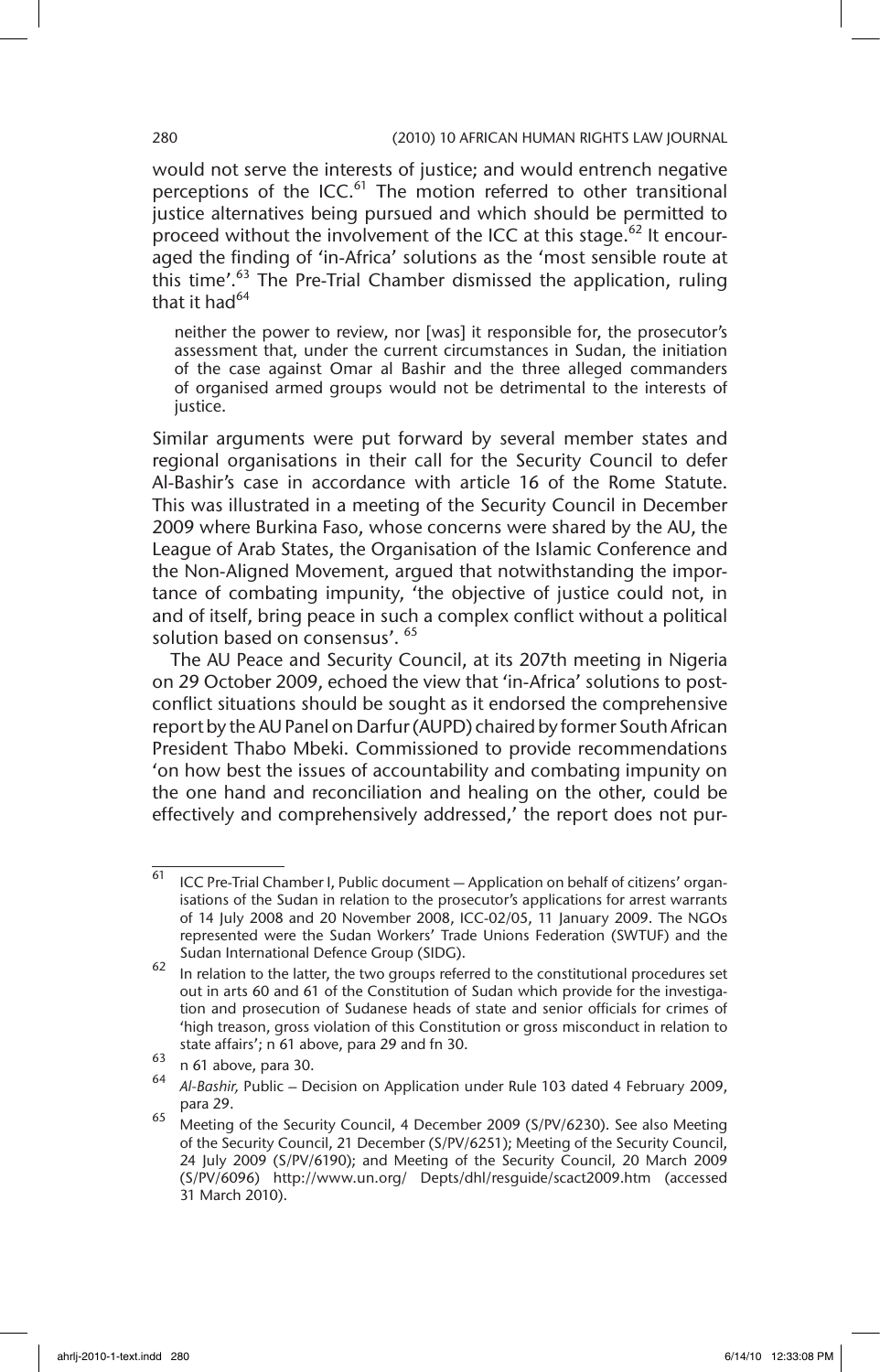port to gloss over the crimes committed in Darfur, nor to endorse or criticise the AU's promise not to surrender Al-Bashir to the ICC. Rather, it observes that attempts to dispense justice in Darfur have made little progress, and seeks to make recommendations that interconnect the three pillars of justice, peace and reconciliation in a Sudanese-owned context. <sup>66</sup> In this regard, the report signifies to the government of Sudan that it could divest the ICC of jurisdiction by pursuing 'credible measures' to address the atrocities committed, but it cannot ignore its duty to deal with the crimes that have been committed in Darfur. <sup>67</sup> In an interesting reference to the complementarity principle, the report signifies a striking shift by providing legitimate responses to the ICC as opposed to an outright dismissal of its jurisdiction, sending an underlying message that the pursuit of domestic prosecutions would entail significant reforms to the Sudanese criminal justice system.<sup>68</sup>

As for the use of traditional Sudanese reconciliation mechanisms, the Panel stressed that these are to be utilised only for 'those perpetrators who bear responsibility for crimes other than the most serious violations', effectively drawing a line between the 'overwhelming majority of potential criminal cases that must be dealt with by the national system' and Al-Bashir and his three commanders.

Significantly, the report recommends the establishment of a special court as one element of a comprehensive strategy. This court would consist of Sudanese and foreign judges appointed by the AU in consultation with the Khartoum government to try those suspected of committing atrocities in Darfur.<sup>69</sup> If the proposed court were to be constituted as a new, independent and impartial organisation, adequately protected from political interference, sustainably funded, and with a legal framework guaranteeing fair trials, due process and witness protection, it could usefully contribute to the fight against impunity, particularly in a context where it appears that the population does not trust the domestic system.<sup>70</sup> Yet, if the proposed court was to fall short of international standards, it would only serve to undermine the ICC and, more importantly, justice.

 $\overline{66}$  'Darfur: The quest for peace, justice and reconciliation' Report of the African Union High-Level Panel on Darfur (AUPD) as presented to the African Union Peace and Security Council on 29 October 2009 (PSC/AHG/2(CCVII) paras 217 219 221-228 236-238.

 $^{67}$  n 66 above, paras 17, 18 & 25.

 $^{60}$  n 66 above, paras 206 214-217 229-235 244-245 254-255.

 $^{69}$  n 66 above, paras 25 246-254.

It could be established by an international treaty between the government of Sudan and an international organisation, eg the AU.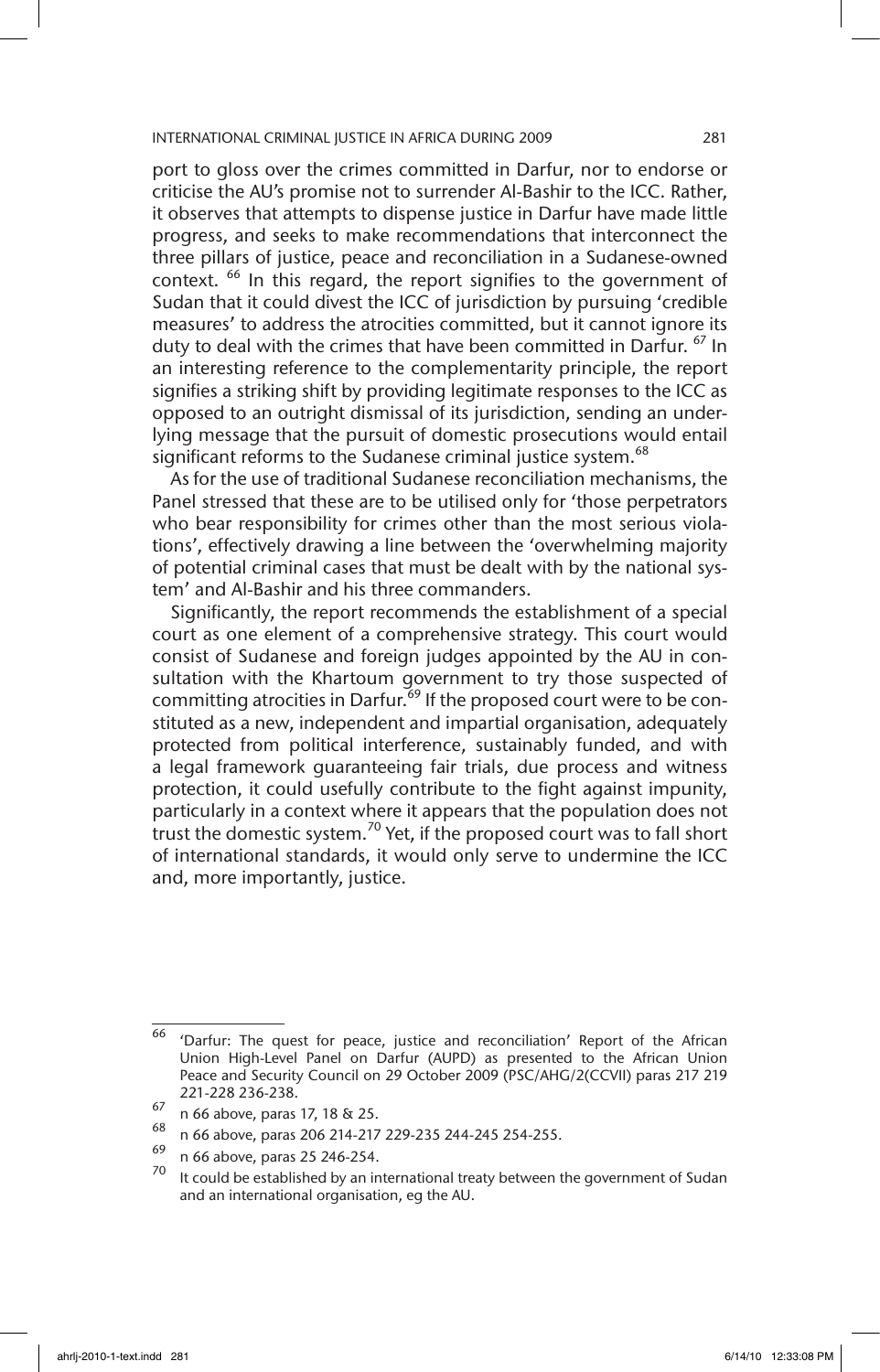# 8 A Criminal Chamber in the African Court of Justice and Human Rights?

In a related development, on 4 February 2009, the Assembly of Heads of State and Government of the AU called upon its member states not to co-operate in the arrest and surrender of President al-Bashir to the ICC, and requested the Commission of the AU, in consultation with the African Court on Human and Peoples' Rights, expected to become the African Court of Justice and Human Rights (African Court) and the African Commission on Human and Peoples' Rights (African Commission), to 'examine the implications of the [African] Court being empowered to try international crimes such as genocide, crimes against humanity and war crimes'. $71$  This position was further affirmed in July 2009 in a separate decision which requested the AU Commission to ensure the early implementation of its earlier decision.<sup>72</sup> Interestingly, the July 2009 decision also requested that, in preparation of the ICC Review Conference of State Parties to be held in Kampala in 2010, member states consider certain issues related to ICC procedures, including (a) clarification on the immunities of officials whose states are not party to the Statute; (b) a comparative analysis of the implications of the practical application of articles 27 and 98 of the Rome Statute; (c) the possibility of obtaining regional inputs in the process of assessing the evidence collected and in determining whether or not to proceed with prosecution; particularly against senior state officials.<sup>73</sup>

Concerning the project to extend the jurisdiction of the African Court, the AU has apparently consulted experts who have drafted a protocol which would establish a Criminal Chamber within the Court. This Chamber would be competent to prosecute and punish African individuals responsible for core international crimes, including at least genocide, crimes against humanity and war crimes.

Several African organisations have voiced their opinion that  $74$ 

[t]he proposal to extend the jurisdiction …to cover international crimes amount to creating a regional criminal court for Africa. This proposal

 $\frac{71}{71}$  Decision on the Implementation of the Assembly Decision on the Abuse of the Principle of Universal Jurisdiction, Doc Assembly/AU/3 (XII) Assembly/AU/Dec.213 (XII), 4 February 2009, para 9 (2009).

<sup>72</sup> Decision on the Meeting of African States Parties to the Rome Statute of the International Criminal Court (ICC), Doc Assembly/AU/13(XIII), 12 July 2009, para 5.

 $73$  n 72 above, para 8.

 $74$  'Implications of the African Court on Human and Peoples' Rights being empowered to try international crimes such as genocide, crimes against humanity, and war crimes' opinion submitted by Coalition for an Effective African Court on Human and Peoples' Rights, Darfur Consortium, East African Law Society, International Criminal Law Centre of the Open University of Tanzania, Open Society Justice Initiative, Pan-African Lawyers Union, Southern Africa Litigation Centre, and West African Bar Association. In the absence of what would be a prohibitively costly exercise, the organisations argued that 'an extension of the jurisdiction of the Court would create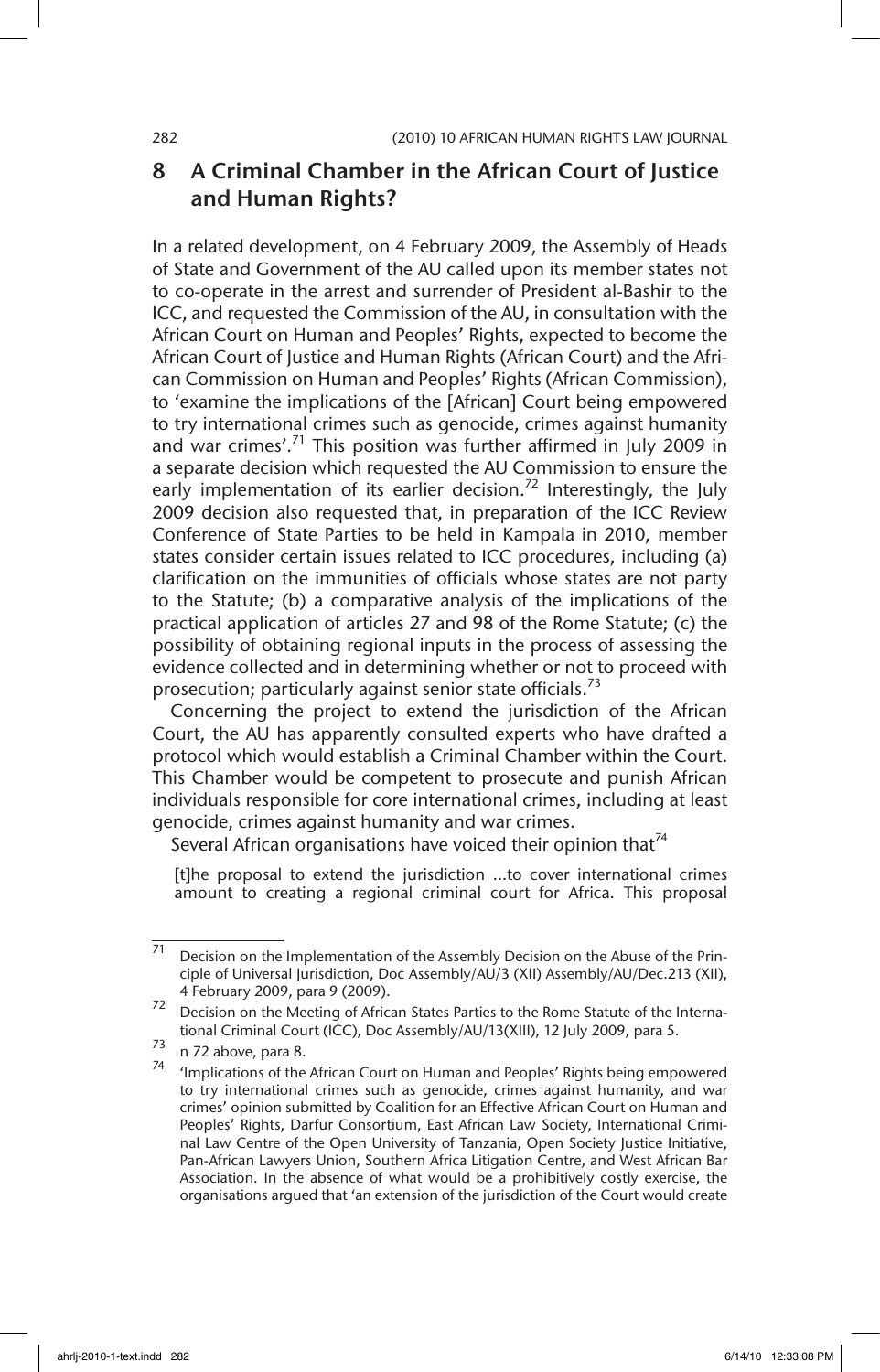attempts to confront current legal and practical obstacles … [including] the absence of: an instrument creating crimes within the jurisdiction of such a court; enumerating the elements of crimes within the scope of the court and punishment for them; establishing the procedures for proceedings with respect to such crimes; [and] a regional system of enforcement and co-operation in criminal matters.

It is anticipated that the Assembly of the AU will review the draft protocol which, if adopted, would lead to the establishment of a Criminal Chamber within the African Court in the course of 2010.

# 9 Kenya

In Kenya, the first quarter of 2009 was marked by intense debate around the envisaged creation of a 'Special Tribunal for Kenya', as recommended by the Commission of Inquiry into the Post-Election Violence (CIPEV) and also known as the Waki Commission.<sup>75</sup> Supported by an apparently strong popular desire for accountability for the crimes committed in late 2007 and early 2008, efforts to establish this court were intended to herald a new era for Kenya.

Three significant attempts were made in 2009 to put in place judicial mechanisms to try those responsible. The first tabling of the 2009 Constitution Amendment Bill (amendment of section 3A of the Kenyan Constitution) that promised to pave the way for the creation of the Special Tribunal for Kenya was defeated on 19 February 2009. In August 2009, the government sought to expand the mandate of the proposed Truth, Justice and Reconciliation Commission, a fact-finding body established to investigate past human rights violations and address historical injustices, to encompass the post-electoral crimes. A joint statement by two Kenyan human rights organisations highlighted the shortcomings of such a proposal, noting the Waki Commission's observations on the 'weaknesses of the Kenyan national legal system, including the potential frustration of prosecutions through litigation and the Attorney-General's powers to take over and terminate criminal proceedings'. They added that a deviation from the recommendation to establish a Special Tribunal constituted an 'unwillingness to prosecute which satisfies the requirement for referral to the [ICC]' and would

a regional African exceptionalism to international criminal law and international justice, ultimately damaging the credibility and effectiveness of Africa's regional human rights system. In the space between African exceptionalism and an ineffectual regional system, an African impunity gap could become institutionalised, rendering international criminal law irrelevant to Africa. This outcome is both undesirable and avoidable'.

 $75$  CIPEV investigated the violence that followed the much-contested results of the presidential elections in December 2007.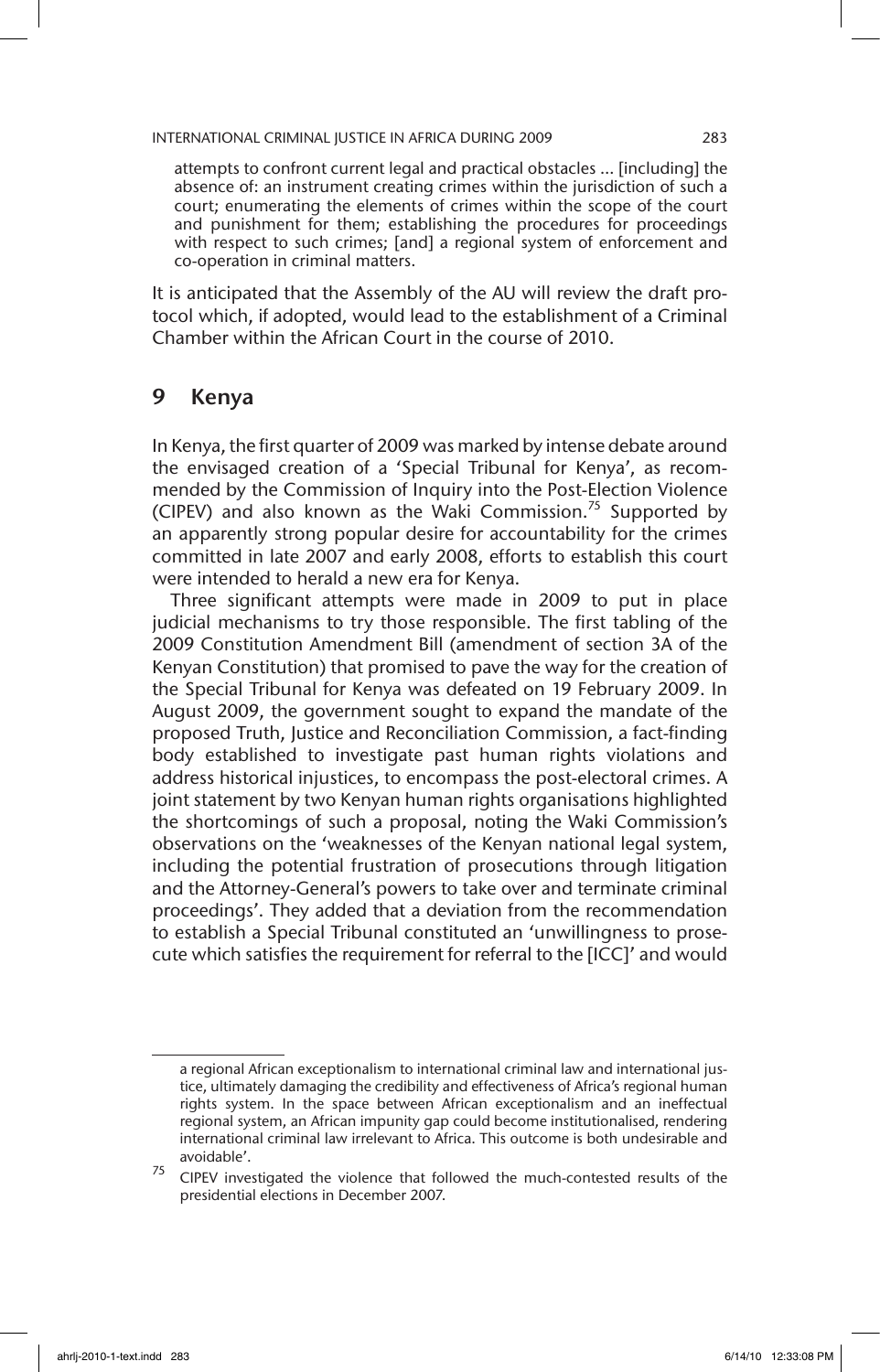be tantamount to a 'delay in the dispensation of justice'.<sup>76</sup> In September 2009, a last attempt was made to table a second Constitution Amendment Bill (2009) to bring the Special Tribunal into effect. It was never debated for lack of quorum.

With the paralysis of all endeavours to establish the Special Tribunal for Kenya, on 9 July 2009 Kofi Annan, Chairperson of the AU Panel of African Eminent Personalities, referred the undisclosed list of suspects and supporting information to the ICC prosecutor. This led the ICC prosecutor to use his *proprio motu* powers under article 15 of the Rome Statute for the first time. On 25 November 2009 he sought authorisation to initiate investigations into the post-election violence in Kenya, attaching a confidential list of 20 suspects who in his view bore the greatest responsibility for the crimes committed. Pursuant to article 15(3) of the ICC Statute, the prosecutor also invited victims of the violence to make representations to the Pre-Trial Chamber on whether there was a reasonable basis to open such an investigation.

This turn of events raises several important issues. In accordance with the principle of complementarity, the prosecutor will need to satisfy the Pre-Trial Chamber that the Kenyan government is either 'unwilling or unable genuinely to carry out the investigation or prosecution' of suspects. However, it can be argued that the Kenyan government has indicated its willingness to conduct the appropriate domestic investigations and prosecutions. It enacted the 2009 Truth Justice and Reconciliation Act, establishing a Truth, Justice and Reconciliation Commission that is expected to commence hearings in mid-2010; it enacted, in 2009, the International Crimes Act that defines crimes against humanity and other crimes under international law; and made three separate attempts to pass bills relating to the establishment of a Special Tribunal. It has also stated that in the event that the Special Tribunal is not created, the government would have the option to refer the matter to the prosecutor of the ICC for investigation. This, as in the case of Lubanga before the ICC, raises questions about the selective applicability of the principle of complementarity and the distinction between 'unwillingness' and 'inability'.

In the event that the Pre-Trial Chamber finds that there is a reasonable basis to initiate an investigation, the prosecutor will be reliant on the full co-operation of the Kenyan authorities, in particular the police. While the government has publicly underscored its intention to cooperate with the ICC, the Attorney-General's office is the formal point of contact for ICC investigators.

It is possible that international criminal prosecutions may do little to prevent future violence. Given that it is highly unlikely that the ICC will conclude all relevant prosecutions in the next two years, it has been

<sup>76</sup> Joint Statement on the Prosecution of Post-Election Violence Perpetrators, the Kenyan Section of the International Commission of Jurists (ICJ-Kenya) and the Federation of Women Lawyers (FIDA-Kenya), 9 August 2009.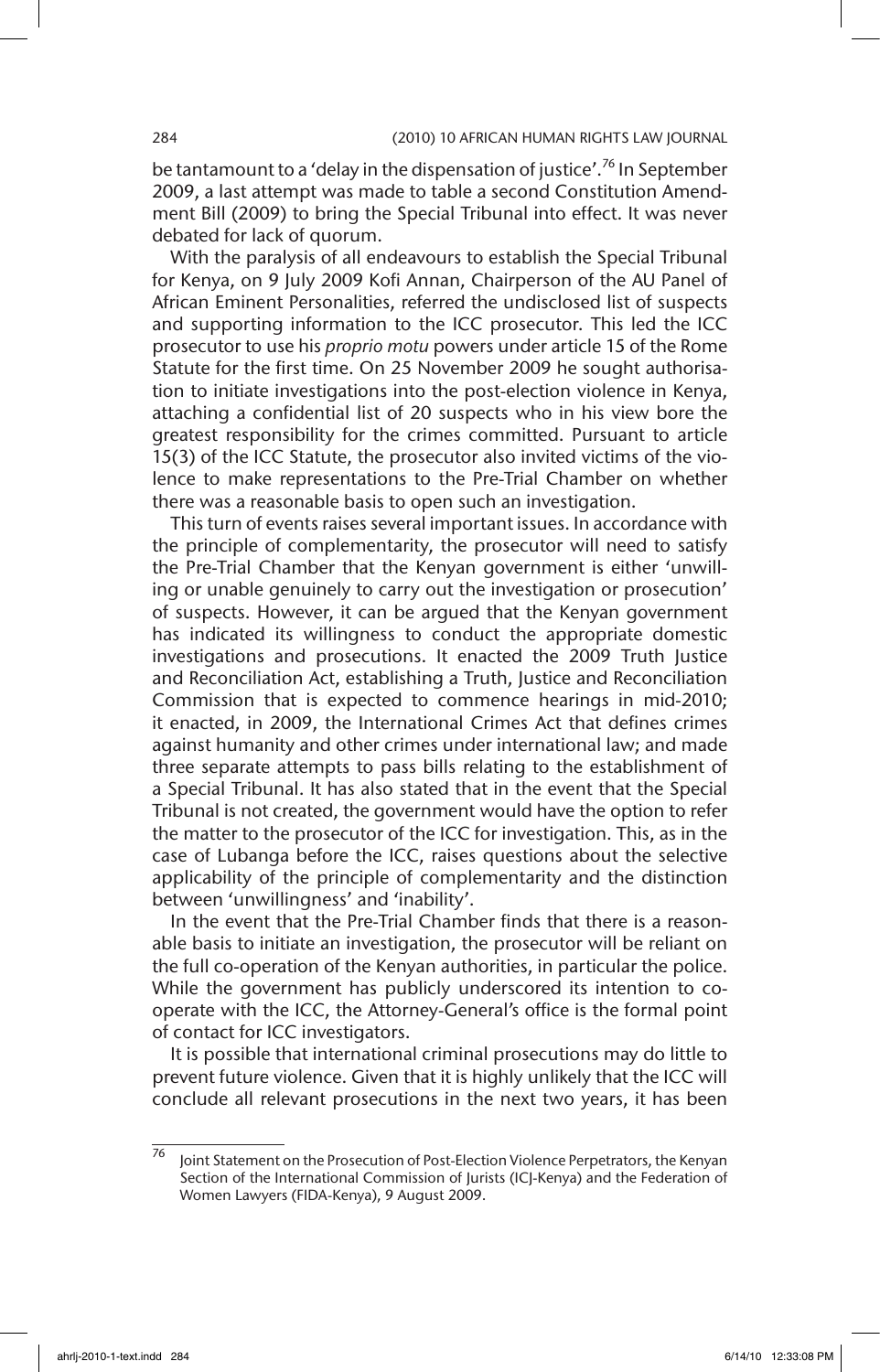argued that the impending general and presidential elections in 2012 may trigger further political tensions and foment violent acts between ethnic groups.<sup>77</sup> The post-electoral violence exhibited in 2007-2008 was a culmination of deep-rooted ethnic tensions in specific parts of the country, not sporadic acts of violence. This would indicate that additional transitional justice mechanisms are also required to deter and appease tensions and deter the commission of further crimes. However, it is not clear how effective these transitional measures, including prosecutions, will be in the absence of a meaningful political transition. The limitations in the International Crimes Act do not apply to crimes committed prior to January 2009, thus ruling out a large portion of the crimes examined in the Waki Report and the related responsibility of the alleged senior level perpetrators listed in the documents handed over to the ICC prosecutor. Furthermore, the International Crimes Act permits the Attorney-General, a political appointment, broad discretion to refuse to co-operate with the ICC, in effect granting him the capacity to limit the ability of the ICC to fully investigate. The 2008 Truth, Justice and Reconciliation Act, which established the Truth, Justice and Reconciliation Commission, is soon expected to commence its hearings. This raises issues of co-operation and whether these two mechanisms could in reality reinforce each other. In view of the many perpetrators who allegedly committed various serious crimes during this period but do not meet the requisite threshold to be tried before the ICC, there remains the fundamental question of whether they will be tried in the domestic sphere, with all the shortcomings contained in the Waki Commission's report, or whether a separate, more independent mechanism will be established.

Last seen labouring up Thika Road in Kenya, the back of a 'matatu' states '*Hague Siendi*', loosely translated as 'I am not going to The Hague'. This one phrase appears to aptly capture the mood on the ground. Only time will tell if it rings true.

# 10 The crime of piracy

Piracy, one of the oldest international crimes and until recently relegated to cinematic blockbusters courtesy of Hollywood, has raised interesting legal complexities and novel challenges to the practice of international criminal law in the East African region as a result of the increasing pirate attacks in the Gulf of Aden and the Somali Basin. The 1958 Convention on the High Seas and its successor, the 1982 UN Convention on the Law of the Sea (UNCLOS), codified the customary

<sup>77</sup> T Murithii *The spectre of impunity and the politics of the Special Tribunal in Kenya* (2009).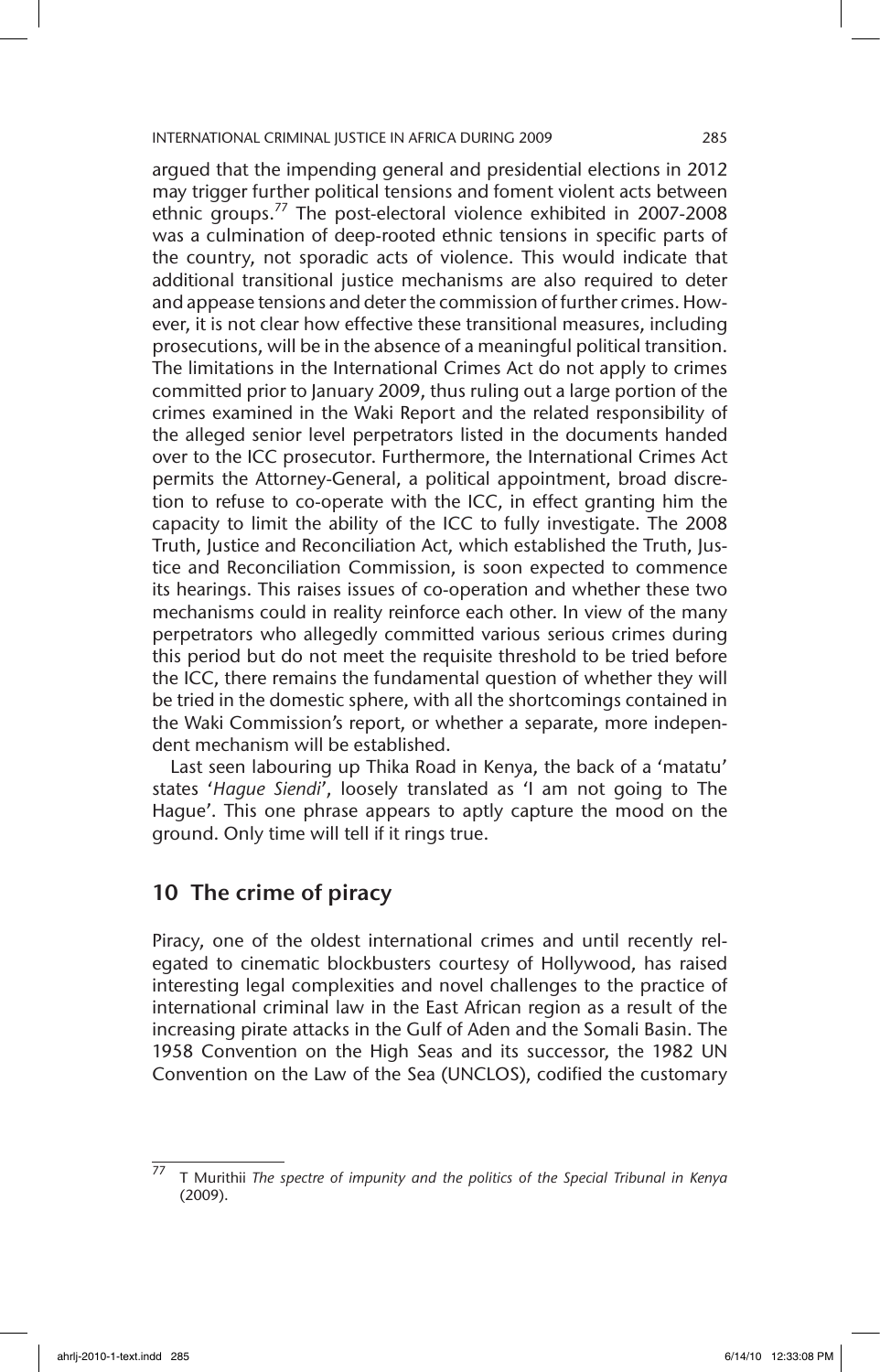principle of universal jurisdiction over this crime<sup>78</sup> and embodied the principle that all states could prosecute suspected pirates.<sup>79</sup>

The legal impact of the piracy epidemic in the region, representing about half of all maritime piracy incidents in  $2009$ ,<sup>80</sup> has been the subject of much debate, both in international and regional circles.

In the last two years, the current international legal regimes have appeared insufficiently robust to judicially address the growing problem of piracy. One of the means employed by the international community to address this limitation was the establishment of the Contact Group on Piracy off the Coast of Somalia by the Security Council in late 2008. Within this Contact Group, a working group was created to, *inter alia,* examine the legal complexities of prosecuting pirates. The Contact Group was also requested by the Security Council in its Resolution 1897 (2009) to explore possible additional mechanisms to bring pirates to justice. Simultaneously, in 2009 Denmark, the European Union, the United Kingdom and the United States also entered into bilateral agreements with the Republic of Kenya for the prosecution of pirates in Kenyan courts apprehended by their warships. $81$  By the end of 2009, Kenya had become the lead prosecutor of suspected pirates apprehended in the Gulf of Aden and the Somali Basin. Using modern legal instruments to prosecute a once-archaic crime presents its own challenges to this state. The zeal with which Kenya has pursued the prosecution of pirates contrasts with the challenges faced in trying to realise a special court for Kenya to try those suspected of committing crimes in the post-election period.

By virtue of the adoption of the Merchant Shipping Act (MSA), signed into law on 29 May 2009 and entering into effect on 1 September 2009, Kenya incorporated both the 1982 UN Convention on the Law

 $78$  Art 105 of UNCLOS states that 'On the high seas, or in any other place outside the jurisdiction of any state, every state may seize a pirate ship or aircraft, or a ship or aircraft taken by piracy and under the control of pirates, and arrest the persons and seize the property on board. The courts of the state which carried out the seizure may decide upon the penalties to be imposed, and may also determine the action to be taken with regard to the ships, aircraft or property, subject to the rights of third parties acting in good faith.'

<sup>79</sup> Art 101 of UNCLOS defines piracy as '(a) any illegal acts of violence or detention, or any act of depredation, committed for private ends by the crew or the passengers of a private ship or a private aircraft, and directed (i) on the high seas, against another ship or aircraft, or against persons or property on board such ship or aircraft; (ii) against a ship, aircraft, persons or property in a place outside the jurisdiction of any state; (b) any act of voluntary participation in the operation of a ship or of an aircraft with knowledge of facts making it a pirate ship or aircraft; (c) any act of inciting or of intentionally facilitating an act described in subparagraph (a) or (b)'.

<sup>80</sup> International Maritime Bureau. All reports of the IMB are accessible through the IMB Piracy Reporting Centre http://www.icc-ccs.org (accessed 31 March 2010).

 $\frac{81}{10}$  In 2009, China and Canada were reported to be considering similar arrangements. See C Wanja 'Kenya-China to sign MOU on anti-piracy' 4 March 2009 http://www. kbc.co.ke/story.asp?ID=55949 (accessed 31 March 2010); D Lett 'Canada asks Kenya to prosecute pirates: MacKay' 21 May 2009 http://www2.canada.com/topics/news/ story.html?id=1617277 (accessed 31 March 2010).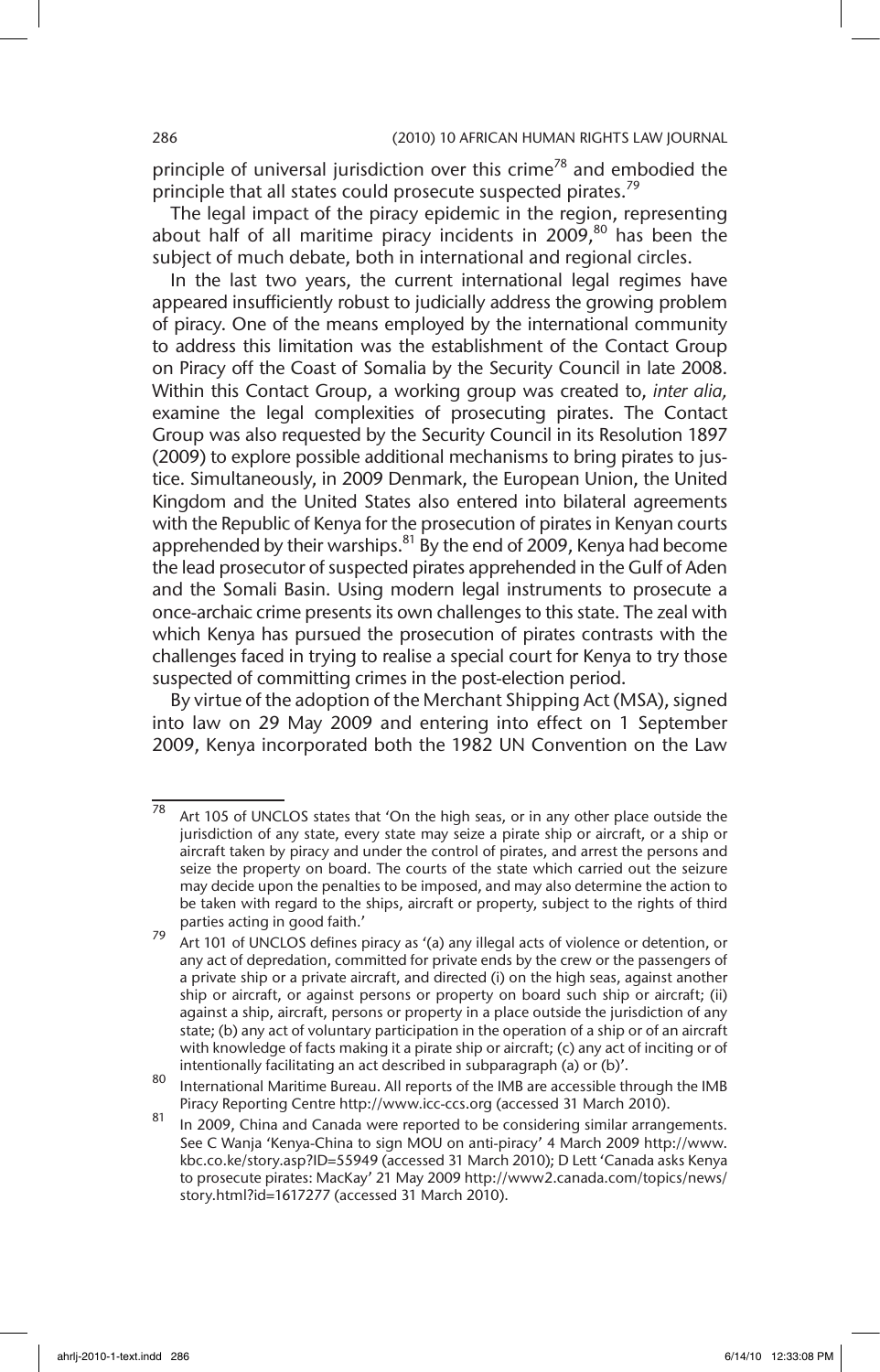of the Sea and the 1988 Convention for the Suppression of Unlawful Acts Against the Safety of Maritime Navigation (SUA) into its domestic law, effectively establishing its universal jurisdiction over piracy. While all challenges facing the prosecution of piracy in Kenya cannot be examined here, the adoption of this Act raises interesting jurisdictional questions. Although complimentary to the offence of piracy *jure gentium* found in section 69(1) as read with section 63(3) of the Kenyan Penal Code, interestingly the MSA attempts to reach beyond Kenya's obligations under UNCLOS and SUA and provides for jurisdiction over non-nationals apprehended by third parties on the high seas for the crime of piracy. $82$  It is interesting that Kenya took a decision to do so even though neither Convention requires states to establish jurisdiction over piracy on the high seas or in an Exclusive Economic Zone (EEZ). In addition, UNCLOS provides a discretionary power for pirates to be prosecuted and punished in the courts of the arresting state.<sup>83</sup>

While Kenya could argue that under the relevant Security Council resolutions it is playing its part in combating piracy by providing a venue for prosecution, the broad expansion of Kenya's extra-territorial jurisdiction over those suspected of acts of piracy and armed robbery at sea and captured by third states may yet be challenged in Kenyan courts. In view of the extra-territorial nature of the MSA, it is also not clear whether piracy cases can continue to be tried in magistrate's courts which are only conferred with jurisdiction 'throughout Kenya'.<sup>84</sup> Section 4 of the 2007 Magistrate's Court Act allows magistrate's courts to exercise jurisdiction in criminal proceedings conferred on them by the Criminal Procedure Code or 'any other written law'. It is, however, possible that by virtue of Kenya's Constitution which provides that the High Court has 'unlimited original jurisdiction in civil and criminal matters',<sup>85</sup> this Court has the jurisdiction to prosecute non-national suspected pirates for extra-territorial acts of piracy committed on the high seas. The case of Hassan Mohamad Hassan in the magistrate's court prior to the enactment of the MSA illustrates the weaknesses in this argument and the reliance of the government on article 101 of UNCLOS as justification for Kenya's jurisdiction for the prosecution of non-Kenyan nationals outside Kenya's territorial jurisdiction.<sup>86</sup> In this

 $\overline{\text{82}}$  Merchant Shipping Act (2009) Part XVI sec 369. In contrast, under art 6(4) of SUA, territorial or at the very least a strong nexus is required for a state party to establish jurisdiction. This is mirrored in the United States Code, para 18.

 $\begin{matrix} 83 \\ 178 \\ 84 \end{matrix}$  n 78 above.

 $84$  Magistrates Court Act, ch 10 (2007) sec 3(2).

 $\frac{85}{86}$  Sec 60 Kenya Constitution (2008).

This was the first case of its kind in the Kenyan courts following the transfer of 10 suspected pirates to the Kenyan authorities for prosecution by the United States. *The Republic of Kenya v Hassan Mohamad Hassan & 9 Others* (2006) Criminal Case 434 of 2006 (Chief Magistrate Ct Kenya). See also *Hassan M Ahmed v Republic of Kenya* (2009) in the High Court of Kenya at Mombasa, Criminal Appeals 198, 199, 201, 203, 204, 205, 206 & 207 of 2006 of CM's Court at Mombasa (Justice F Azangalala) 12 May 2009.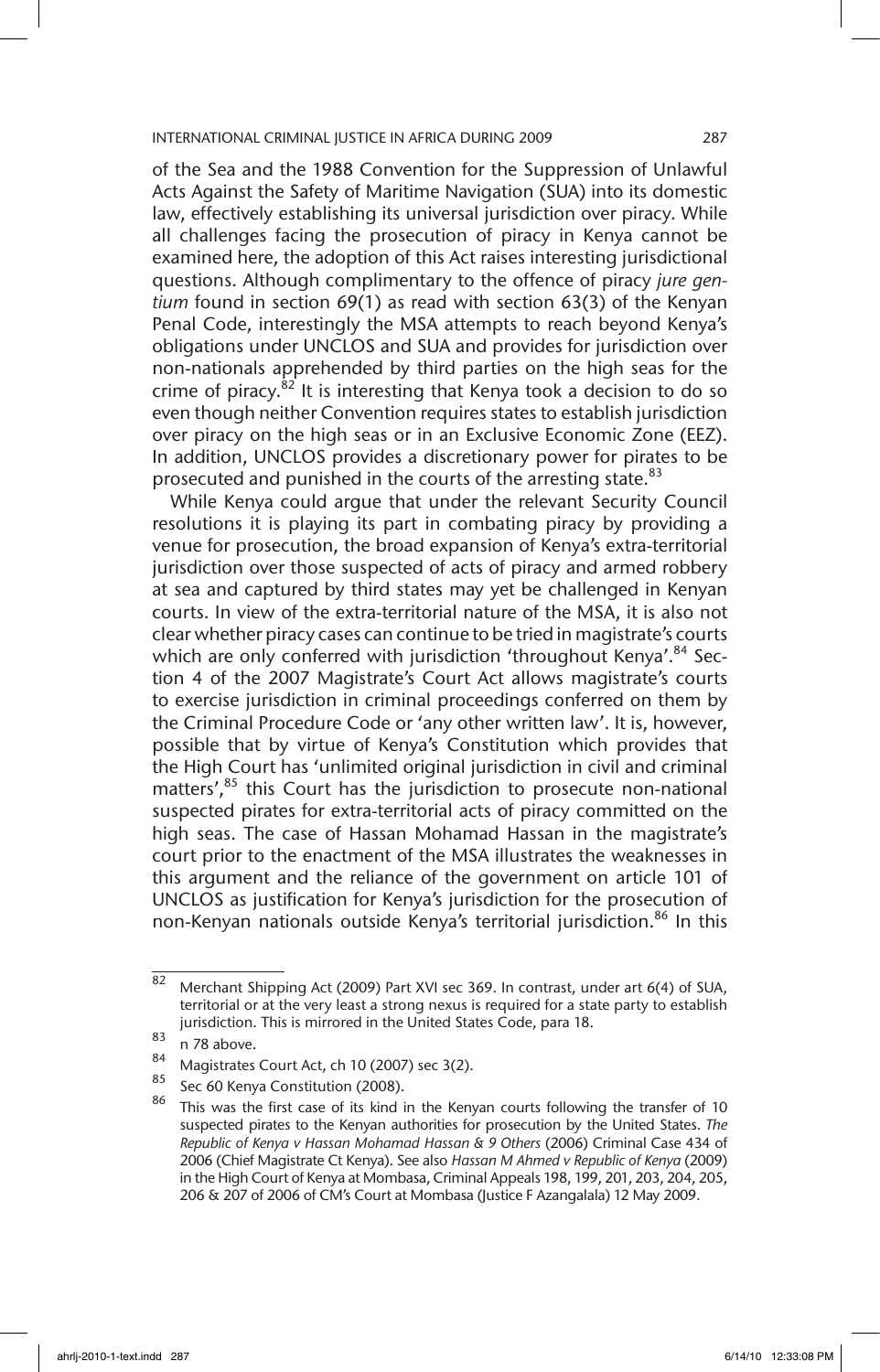### 288 (2010) 10 AFRICAN HUMAN RIGHTS LAW JOURNAL

appeal, the High Court held that in the event of the absence of jurisdiction under national legislation, the magistrate's court was 'bound to apply the provisions of [UNCLOS] should there have been deficiencies in the Penal Code and Criminal Procedure Code'. <sup>87</sup> The High Court went further and held that magistrate's courts were bound to invoke an international treaty to fill a statutory gap where Kenya had signed an international instrument which was yet to be domesticated, on the basis that Kenya is a member of the 'civilised world' and of the UN.<sup>88</sup> This purist interpretation of universal jurisdiction has thus far not attained much traction in either treaty law or state practice, which require at the very least territorial or nationality links.<sup>89</sup> It is also worth noting that those arrested and transferred into Kenyan custody prior to May 2009 have to be tried under the Penal Code due to the inapplicability of *ex post facto* laws, effectively creating a two-tier prosecutorial system for captured suspected pirates transferred to Kenya for trial.<sup>90</sup>

As the number of suspected pirates being dropped off at Mombasa harbour increases at the same rate as the attacks in the region, the Kenyan Ministry of Foreign Affairs has repeatedly stated in the context of the Kenya-US Agreement that it will only take on a select number of cases. $91$  This is understandable considering the limited capacity of the Kenyan criminal judiciary to expeditiously try and incarcerate those convicted of piracy, a limitation magnified in light of the 'inadequate resources, inadequate remuneration of prosecutors, staff attrition, and placement of the police and the prosecutors under two separate authorities, preventing even the most basic institutional co-operation'.<sup>92</sup>

In view of the hundreds of suspected pirates that have been apprehended on the high seas and released due to a myriad of legal and political considerations, alternative options proffered to avoid large-

<sup>91</sup> See 'Kenyan Foreign Minister shed light on US-Kenya piracy agreement' *Turkish Weekly* 28 January 2009 http://www.turkishweekly.net/news/63755/kenyan-foreign-minister-shed-light-on-u-s-kenya-piracy-agreement-.html (accessed 31 March 2010).

 $\frac{92}{2}$  US Ambassador to Kenya 'Speech to the Kenya Chapter of the International Commission of Jurists' 6 December 2006 http://nairobiembassy.gov/speech\_20061208.html (accessed 31 March 2010).

<sup>87</sup> *Hassan* (n 86 above) 10-11.

 $\frac{89}{89}$  As above.

See eg KC Randall 'Universal jurisdiction: National courts and the prosecution of serious crimes under international law' (2005) 99 *American Journal of International Law* 293 793 (book review) (arguing that '[p]iracy's mere occurrence on the high seas thus does not alone subject the offence to universal jurisdiction'); BS Brown 'The evolving concept of universal jurisdiction' (2001) 35 *New England Law Review* 383 392-393.

<sup>&</sup>lt;sup>90</sup> Sec 77(4) of the Constitution of Kenya (1998) provides: 'No person shall be held to be guilty of a criminal offence on account of an act or omission that did not, at the time it took place, constitute such an offence, and no penalty shall be imposed for such a criminal offence that is severer in degree or description than the maximum penalty that might have been imposed for that offence at the time when it was committed.'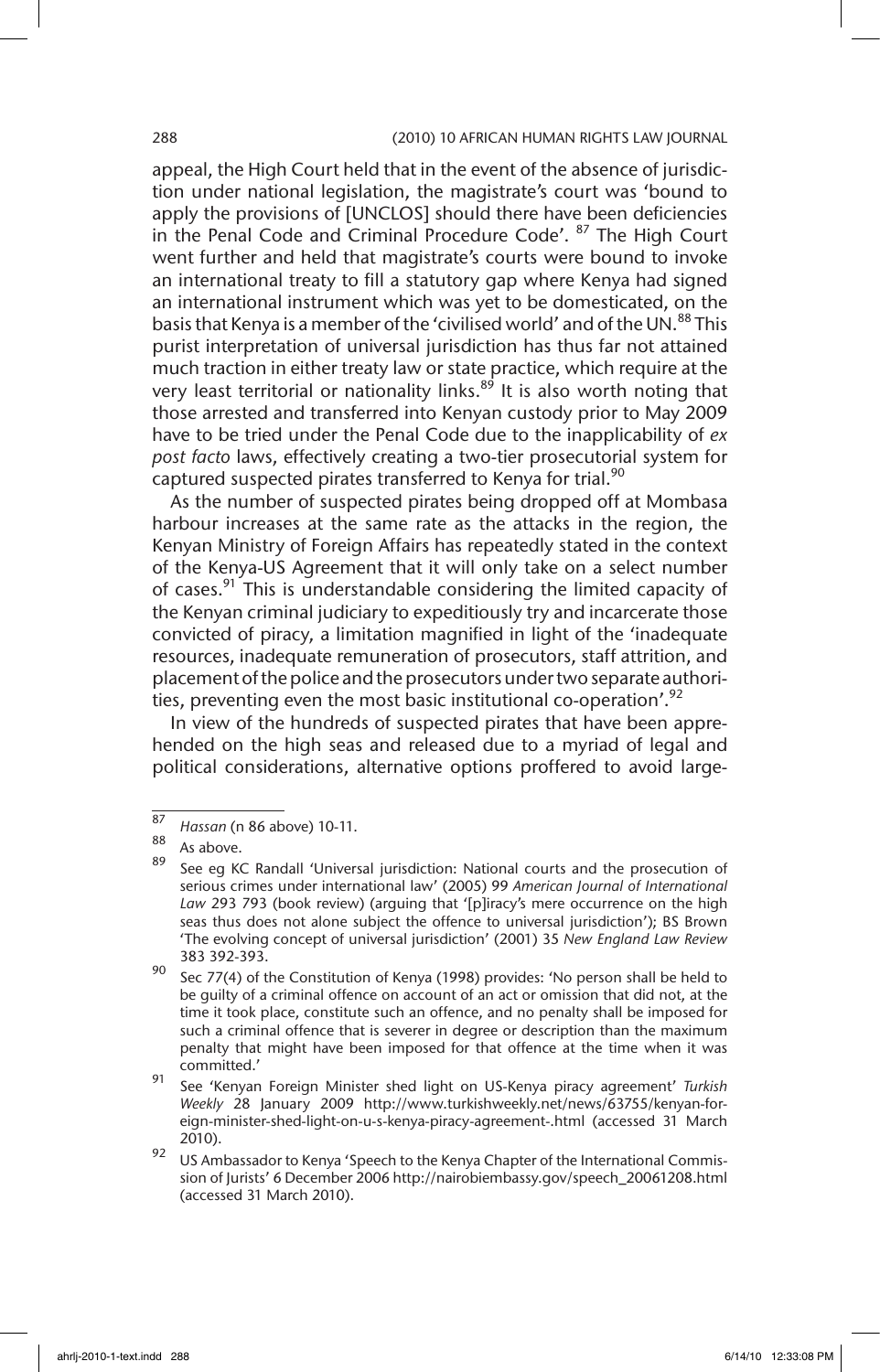scale impunity have included the use of 'ship-riders' (traditionally used to combat drug trafficking and illegal fishing) to circumvent legal impediments to arresting pirates on shared waters. These officials would make use of existing functional criminal justice systems in the region to arrest and try pirates. Such a practical arrangement would, however, only offer short-term relief. In the search for a regional solution, certain states have proposed the establishment of a regional or international mechanism dedicated specifically to the trials of pirates. $93$ These discussions continue bilaterally and in the Contact Group.

The recently-adopted laws, jurisdictional ambiguity, lack of capacity and difficulties in securing evidence and witnesses in combination present Herculean challenges in an environment where prosecutorial experience and guidance on the elements of the crime of piracy is embryonic. With over 100 piracy cases currently pending before its courts, the political implications considering the large Somali refugee and Muslim population in the country, and the lack of a viable alternative at this stage, Kenya is unlikely to remain comfortable in its newly-found role as the only recipient of suspected pirates.

# 11 Senegal – Hissène Habré

As previously noted, Senegal enacted several constitutional amendments in 2008 that removed all legal obstacles to prosecute Habré.<sup>94</sup> Now formally charged with crimes against humanity, war crimes and crimes of torture in Senegal, will former Chadian President Hissène Habré ever face justice in that country or in another? <sup>95</sup> While the vic-

<sup>93</sup> This position has been supported by the Dutch, Russia and Germany. See 'Verhagen: International problem of piracy demands international action' http://www.netherlandsmission.org/ article.asp?articleref=AR00000707EN (accessed 31 March 2010).

<sup>94</sup> Senegal amended its Constitution (art 9) and Code of Criminal Procedure to allow retrospective prosecution of Habré. Para 3 in art 9 of the Constitution of Senegal now allows courts in Senegal to prosecute crimes committed in the past and in foreign states, mentioning genocide, war crimes and crimes against humanity. See Aptel & Mwangi (n 14 above).

<sup>95</sup> Hissène Habré is allegedly responsible for the torture and death of about 40 000 individuals. He was first indicted in Senegal in 2000 before courts ruled that he could not be tried there. His victims then turned to Belgium. After a four-year investigation, a Belgian judge issued, in September 2005, an international arrest warrant charging Hissène Habré with crimes against humanity, war crimes and torture. Pursuant to a Belgian extradition request, Senegalese authorities arrested him in November 2005 and asked the AU to recommend 'the competent jurisdiction' for his trial. On 2 July 2006, the AU called on Senegal to prosecute Hissène Habré 'in the name of Africa'. In 2007-2008, Senegal removed all legal obstacles to prosecuting Habré by amending its Constitution and laws to permit the prosecution of genocide, crimes against humanity, war crimes and torture no matter when and where the acts occurred.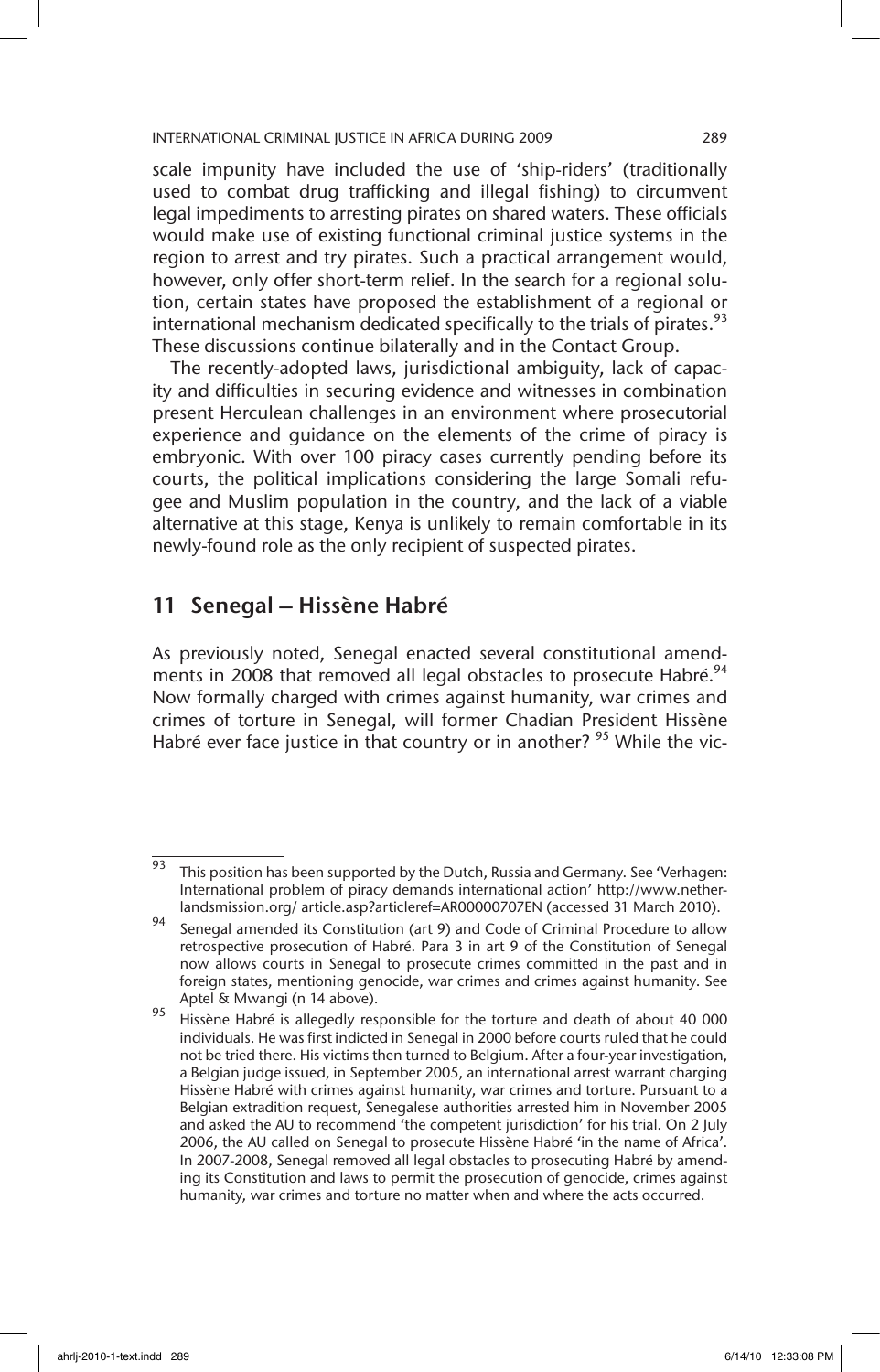tims of his alleged crimes in Chad continue to seek justice,  $96$  Belgium is seeking his extradition to face criminal charges under its 'universal jurisdiction' law. In late 2008, Hissène Habré seized the Economic Community of West African States (ECOWAS) Court of Justice with a claim against Senegal for a violation of his fundamental rights; and he is also the common denominator in the cases against Senegal decided by the Committee Against Torture and currently before the International Court of Justice.<sup>97</sup>

On 15 December 2009, Hissène Habré was again the centre of attention in the first-ever decision of the African Court on Human and Peoples' Rights.<sup>98</sup> This individual application was filed by Michelot Yogogombaye against the Republic of Senegal and requested that the Court prevent the government of Senegal from trying Hissène Habré for 'crimes against humanity, war crimes and acts of torture in the exercise of his duties as head of state'. The applicant argued that the proceedings would violate both the principle against non-retroactivity of laws and the principle of universal jurisdiction. In dismissing the case, the Court held that it lacked jurisdiction as Senegal had not made the requisite declaration under article 34(6) of the Protocol to the African Charter on Human and Peoples' Rights Establishing the African Court on Human and Peoples' Rights (African Court Protocol) granting individuals the opportunity to institute cases directly before the Court.

As stated by many legal scholars, the African Court appears to have squandered its first opportunity to commence its judicial career on an auspicious note.<sup>99</sup> It took almost 12 months to issue a 13-page decision on a relatively simple jurisdictional question, two-thirds of which was dedicated to facts and procedural matters. None of the interim orders referred to in the decision are available to provide scholars and

 $\frac{1}{96}$  In Chad, victims have filed criminal complaints against him for crimes of torture, murder, and 'disappearance' against former agents of his Directorate of Documentation and Security (DDS).

<sup>97</sup> Case Concerning Questions Relating to the Obligation to Prosecute or Extradite (*Belgium v Senegal*), Request for the Indication of Provisional Measures, Order of 28 May 2009, ICJ General List 144.; UN Committee against Torture, 36th session 'Decision of the Committee against Torture and other Cruel, Inhuman or Degrading Treatment or Punishment' Communication 181/2001 Senegal (CAT/C/36/D/181/2001 (Jurisprudence)) 19 May 2006. See also Human Rights Watch 'Chronology of the *Habré* case' http://www.hrw.org/fr/news/2009/02/12/chronology-habr-case (accessed 31 March 2010).

<sup>98</sup> In the matter of *Michelot Yogogombaye v The Republic of Senegal* Application 001/2008, African Court on Human and Peoples' Rights, Judgment 15 December 2009.

<sup>&</sup>lt;sup>99</sup> The case is instructive in its jurisdictional limitations over complaints brought by individuals or NGOs. For a case to be heard, the respondent state must give its consent. With only Malawi and Burkina Faso having filed the necessary declarations to this effect, it may be a while before the Court is provided with another opportunity to test its judicial muscle.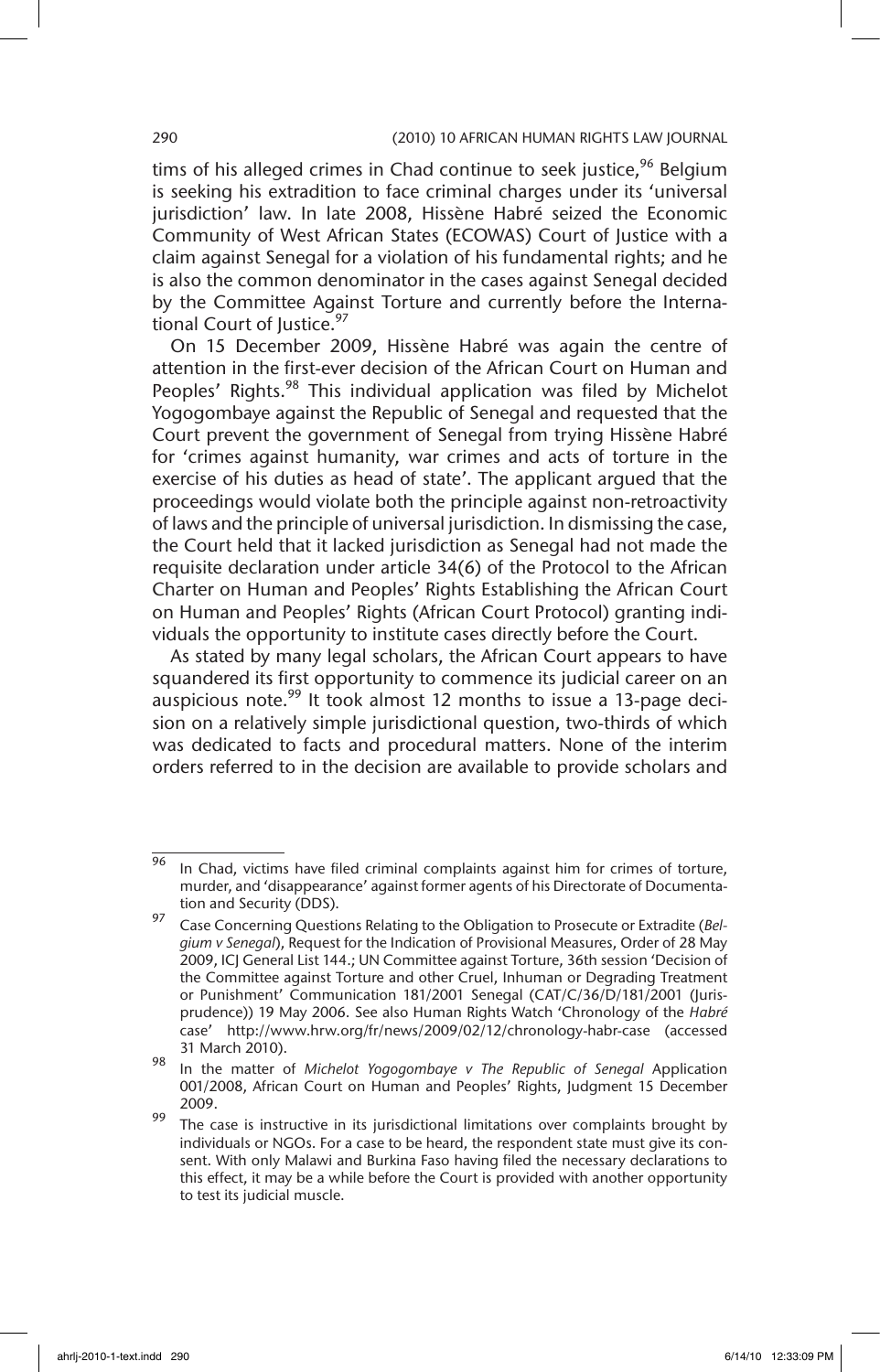practitioners with an understanding of the case or the procedure, calling into question the transparency of the process.<sup>100</sup>

It is also understandable why critics would hypothesise that the 'aim of the application [was] certainly to put an end to the saga against Habré and to free Habré after years of house arrest'. <sup>101</sup> Senegal has again stated in late 2009 that it will not commence the trial of Hissène Habré without the financial assistance of the international community.<sup>102</sup>

# 12 Concluding remarks

This survey of some of the important developments that have taken place in 2009 highlights the growing relevance of international criminal jurisdictions and of the use of the principle of universal jurisdiction in Africa and for Africa, further to the release on April 2009 of the African Union-European Union Expert Report on the Principle of Universal Jurisdiction.<sup>103</sup>

Africa continues to be at the forefront of the fight to end impunity against international crimes. The *ad hoc* tribunals established on the continent — ICTR and SCSL — are still recording significant successes and charting important jurisprudential developments, even as they face important challenges in their preparations to close down.

For the ICC, the year 2009 has been one of extremes. The Court has taken several steps forward, including the start of its first two trials, and the issuance of an arrest warrant against the serving head of state of the Sudan, President Omar Al-Bashir. Yet, the ICC has also been the subject of increased criticism and attempts to circumvent or even undermine it, in particular on the African continent. In concluding last year's review, these authors, while lauding the efforts of the ICC to further accountability in Africa, expressed the hope that it would begin to cast its net further afield to other parts of the world. While the

 $\frac{100}{100}$  As above. See also CB Murungu 'Judgment in the first case before the African Court on Human and Peoples' Rights: A missed opportunity or mockery of international law in Africa?' SSRN 21 December 2009 http://ssrn.com/abstract=1526539 (accessed 31 March 2010)*.*

<sup>101</sup> R Adjovi 'Questionable precedent: The first ruling by the African Court on Human and Peoples' Rights' *Jurist Commentary* 21 December 2009 http://jurist.law.pitt.edu/ forumy/2009/12/questionable-precedent-first-ruling-by.php (accessed 31 March 2010).

<sup>102</sup> J Terzief 'African Rights Court's disappointing first decision' *World Politics Review* 21 December 2009 http://www.worldpoliticsreview.com/blog/show/4848 (accessed 31 March 2010). In relation to constitutional amendments in Senegal that address immunity of former heads of state and retrospective prosecution of Habré, see also Aptel & Mwangi (n 14 above).

<sup>103</sup> The African Union–European Union Report on the Principle of Universal Jurisdiction, Council of European Union, 8671/1/09/Rev 1, Brussels, 16 April 2009. Joint meetings of the AU and the European Union were held in 2008, and a joint advisory technical group was established to advise the two regional organisations.